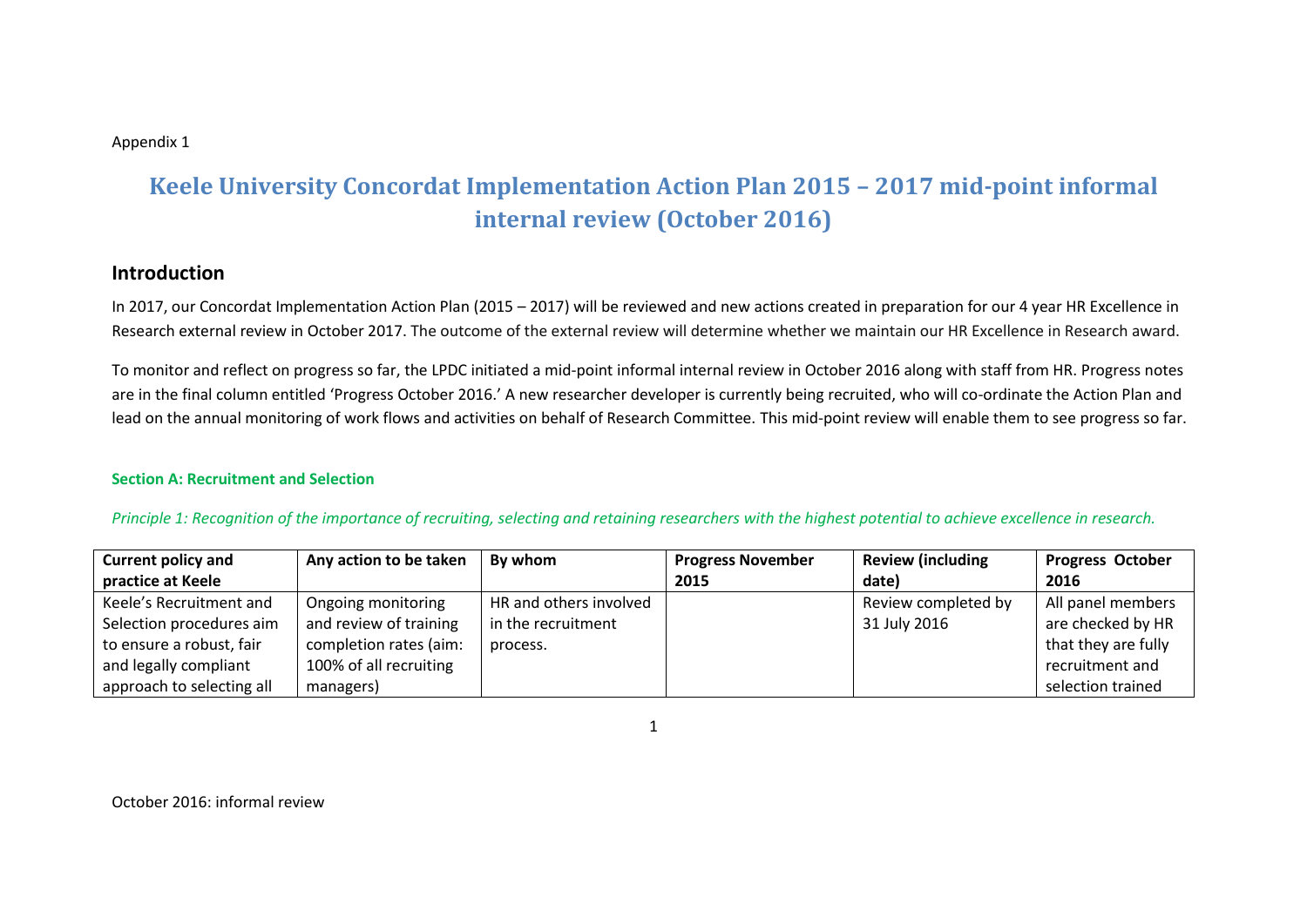| staff, including             |                          |           |                         |                     | before partaking in  |
|------------------------------|--------------------------|-----------|-------------------------|---------------------|----------------------|
| Researchers.                 |                          |           |                         |                     | the process. It is a |
|                              |                          |           |                         |                     | requirement that     |
|                              |                          |           |                         |                     | this training is     |
|                              |                          |           |                         |                     | refreshed every 2    |
|                              |                          |           |                         |                     | years.               |
|                              |                          |           |                         |                     | The online training  |
|                              |                          |           |                         |                     | package is in the    |
|                              |                          |           |                         |                     | process of being     |
|                              |                          |           |                         |                     | redeveloped in a     |
|                              |                          |           |                         |                     | new learning pool    |
|                              |                          |           |                         |                     | tool.                |
| Relocation and removal       | The thresholds for       | <b>HR</b> | Work on this action is  | Review completed by | The relocation and   |
| expenses are currently       | relocation and removal   |           | ongoing. Benchmarking   | 30 November 2015.   | removal expenses     |
| reimbursed up to a           | expenses to be bench     |           | activity has been       |                     | policy has been      |
| maximum amount -             | marked, after which an   |           | completed the paper for |                     | updated with effect  |
| depending upon where         | options appraisal will   |           | UEC is currently being  |                     | from 1st August      |
| the individual is relocating | be submitted to the      |           | drafted.                |                     | 2016 including an    |
| from. This policy applies    | UEC for a decision. This |           |                         |                     | increase to the      |
| to all members of staff,     | will ensure that our     |           |                         |                     | maximum              |
| including Researchers and    | relocation/removal       |           |                         |                     | reimbursement        |
| those on fixed term          | expenses are             |           |                         |                     | amounts and          |
| contracts.                   | competitive within the   |           |                         |                     | eligibility guidance |
|                              | market and assist with   |           |                         |                     |                      |
|                              | attracting the best      |           |                         |                     |                      |
|                              | candidates for our       |           |                         |                     |                      |
|                              | research roles.          |           |                         |                     |                      |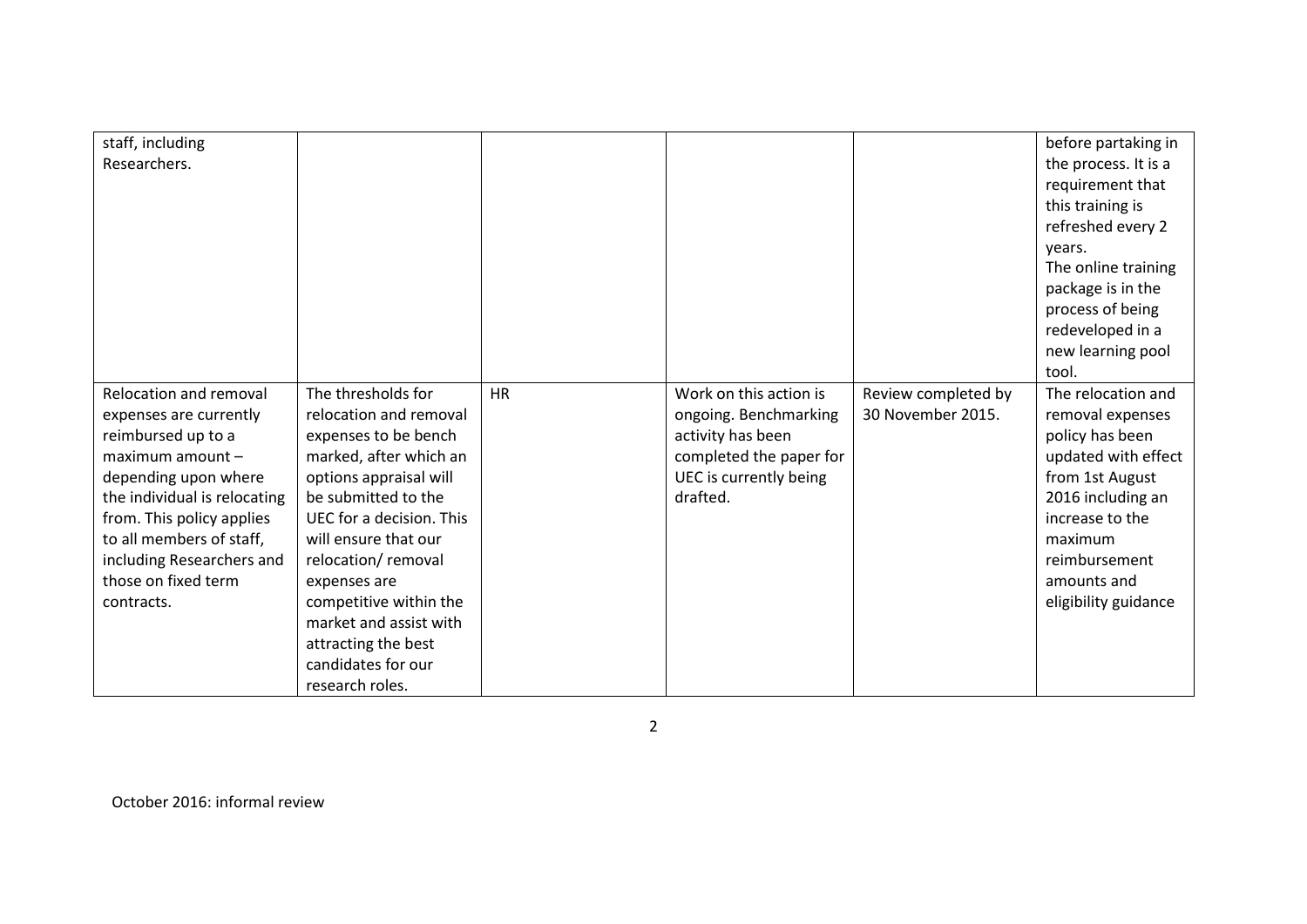| Promoting Keele as an<br>attractive employer,<br>particularly for<br>Researchers. Upon<br>appointment, new<br>Researchers are clear<br>about expectations of<br>them and the support<br>available for them to<br>succeed. | To review the academic<br>probation procedure to<br>ensure that this is<br>captured and all staff<br>are aware.                                                                                                     | HR & key stakeholders | By 31 March 2016 | Currently in<br>consultation with<br><b>Trade Unions</b>                                                                                                                                                                                                                                                               |
|---------------------------------------------------------------------------------------------------------------------------------------------------------------------------------------------------------------------------|---------------------------------------------------------------------------------------------------------------------------------------------------------------------------------------------------------------------|-----------------------|------------------|------------------------------------------------------------------------------------------------------------------------------------------------------------------------------------------------------------------------------------------------------------------------------------------------------------------------|
| Ensure that appointed<br>staff have a research<br>profile that will align with<br>and enhance existing<br>research strengths and<br>the University Research<br>Strategy.                                                  | To add in a slide to the<br>Recruitment and<br><b>Selection E-Learning</b><br>package to ensure that<br>recruiting managers in<br>Academic areas<br>consider the Research<br>strategy in recruiting<br>researchers. | <b>HR</b>             | By 31 July 2016  | Recruitment and<br>Selection e-learning<br>package is in the<br>process of being re-<br>written using a new<br>Learning Pool tool<br>and is due to be<br>completed in<br>November 2016.<br>The new package<br>will include<br>information<br>regarding the<br>consideration of<br>research strategy<br>when recruiting |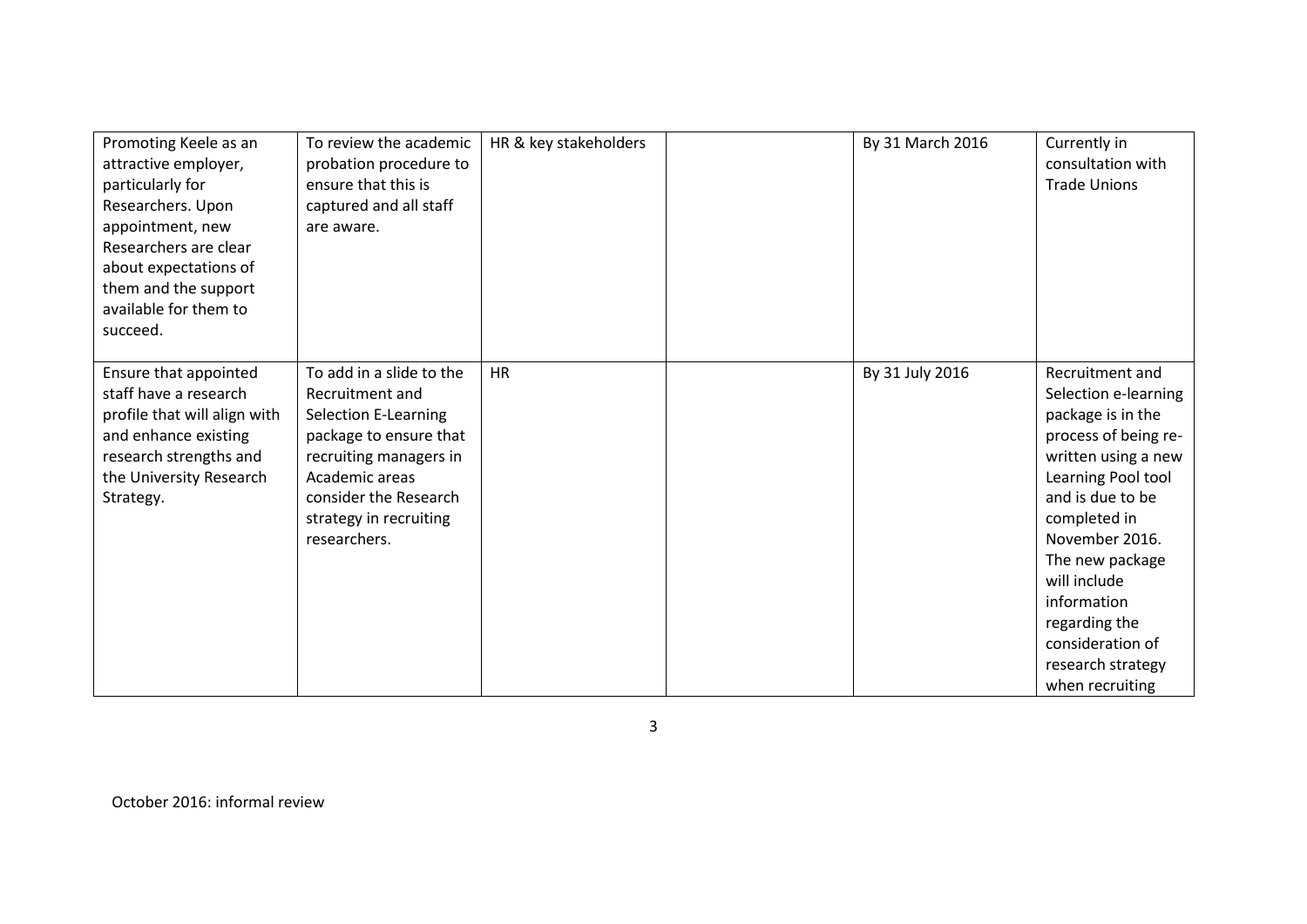|                                                                                                                                                                                                                                                                                                                                                                   |                                                                                                                                                               |            |             |                                                | researchers.                                                                                                                                                                                                                                                                                                                                                                          |
|-------------------------------------------------------------------------------------------------------------------------------------------------------------------------------------------------------------------------------------------------------------------------------------------------------------------------------------------------------------------|---------------------------------------------------------------------------------------------------------------------------------------------------------------|------------|-------------|------------------------------------------------|---------------------------------------------------------------------------------------------------------------------------------------------------------------------------------------------------------------------------------------------------------------------------------------------------------------------------------------------------------------------------------------|
| Committed to ensure that<br>all those involved in<br><b>Recruitment and Selection</b><br>are trained and keep their<br>training up to date by<br>completing it every two<br>years. Within the training<br>itself, ensure that the<br>importance of the Person<br>Specification is<br>emphasised to ensure<br>that objective measures<br>are used in shortlisting. | Continue to ensure that<br>recruiting managers<br>complete recruitment<br>and selection training<br>every two years and<br>refresh the training<br>regularly. | <b>HR</b>  |             | By 31 July 2016                                | All panel members<br>are checked by HR<br>that they are fully<br>recruitment and<br>selection trained<br>before partaking in<br>the process. It is a<br>requirement that<br>this training is<br>refreshed every 2<br>years.<br>Importance of<br>Person Spec as an<br>objective<br>shortlisting and<br>selection tool is<br>emphasised<br>throughout the<br>new e-learning<br>package. |
| The diversity profile of<br>recruitment and                                                                                                                                                                                                                                                                                                                       | Diversity profiles to be<br>reviewed by HR.                                                                                                                   | <b>HR</b>  | Established | Review in July 2016<br>following the provision | Recruitment panels<br>are checked by HR                                                                                                                                                                                                                                                                                                                                               |
| promotion/rewards                                                                                                                                                                                                                                                                                                                                                 |                                                                                                                                                               |            |             | of the KPI information                         | to ensure gender                                                                                                                                                                                                                                                                                                                                                                      |
| panels is reported to the                                                                                                                                                                                                                                                                                                                                         | Reports to UEC to                                                                                                                                             | <b>UEC</b> |             | to UEC.                                        | balance. (This data                                                                                                                                                                                                                                                                                                                                                                   |
| <b>University Executive</b>                                                                                                                                                                                                                                                                                                                                       | continue.                                                                                                                                                     |            |             |                                                | is not analysed or                                                                                                                                                                                                                                                                                                                                                                    |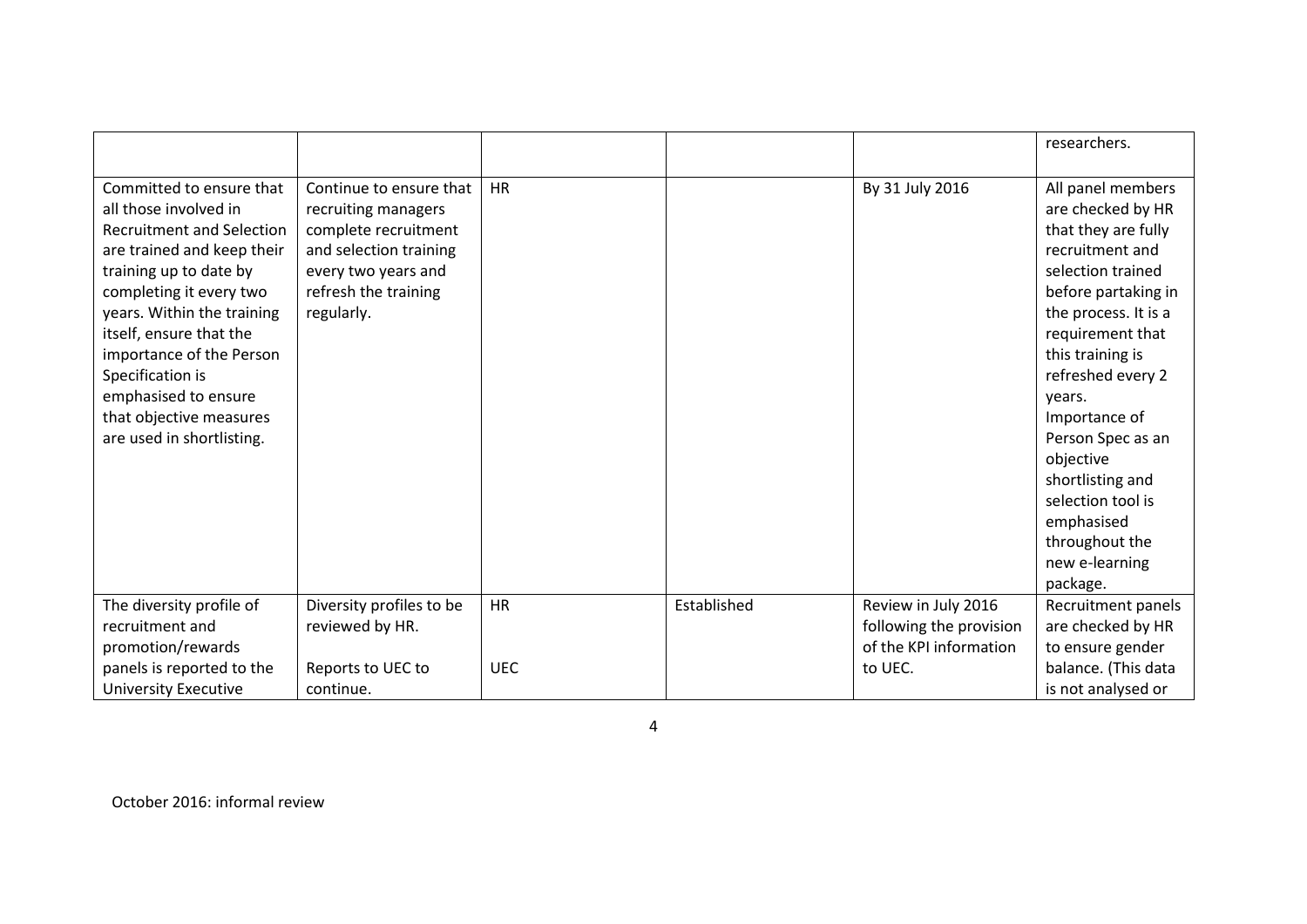| Committee (UEC) on an                                                                     |                                                                                                                                                   |                            |             |              | reported to UEC).                                                                                                                                                    |
|-------------------------------------------------------------------------------------------|---------------------------------------------------------------------------------------------------------------------------------------------------|----------------------------|-------------|--------------|----------------------------------------------------------------------------------------------------------------------------------------------------------------------|
| annual basis.                                                                             |                                                                                                                                                   |                            |             |              |                                                                                                                                                                      |
| Consider appropriate<br>measures to address areas<br>of workforce<br>underrepresentation. | Design and develop a<br>range of positive action<br>measures to address<br>any inequality in our<br>staff profile, or barriers<br>to progression. | HR and key<br>stakeholders | In progress | 31 July 2016 | The University<br>continues to use<br>the Two Ticks Logo<br>(soon to be<br>replaced with the<br><b>Disability Confident</b><br>Scheme) in all<br>recruitment adverts |
|                                                                                           |                                                                                                                                                   |                            |             |              | to support disability<br>positive action.                                                                                                                            |
|                                                                                           |                                                                                                                                                   |                            |             |              | Positive action<br>statements are                                                                                                                                    |
|                                                                                           |                                                                                                                                                   |                            |             |              | placed on adverts<br>for posts in                                                                                                                                    |
|                                                                                           |                                                                                                                                                   |                            |             |              | academic                                                                                                                                                             |
|                                                                                           |                                                                                                                                                   |                            |             |              | departments that<br>have been                                                                                                                                        |
|                                                                                           |                                                                                                                                                   |                            |             |              | participating in                                                                                                                                                     |
|                                                                                           |                                                                                                                                                   |                            |             |              | Athena SWAN, and<br>where the roles                                                                                                                                  |
|                                                                                           |                                                                                                                                                   |                            |             |              | have low female                                                                                                                                                      |
|                                                                                           |                                                                                                                                                   |                            |             |              | participation. The                                                                                                                                                   |
|                                                                                           |                                                                                                                                                   |                            |             |              | Athena SWAN logo                                                                                                                                                     |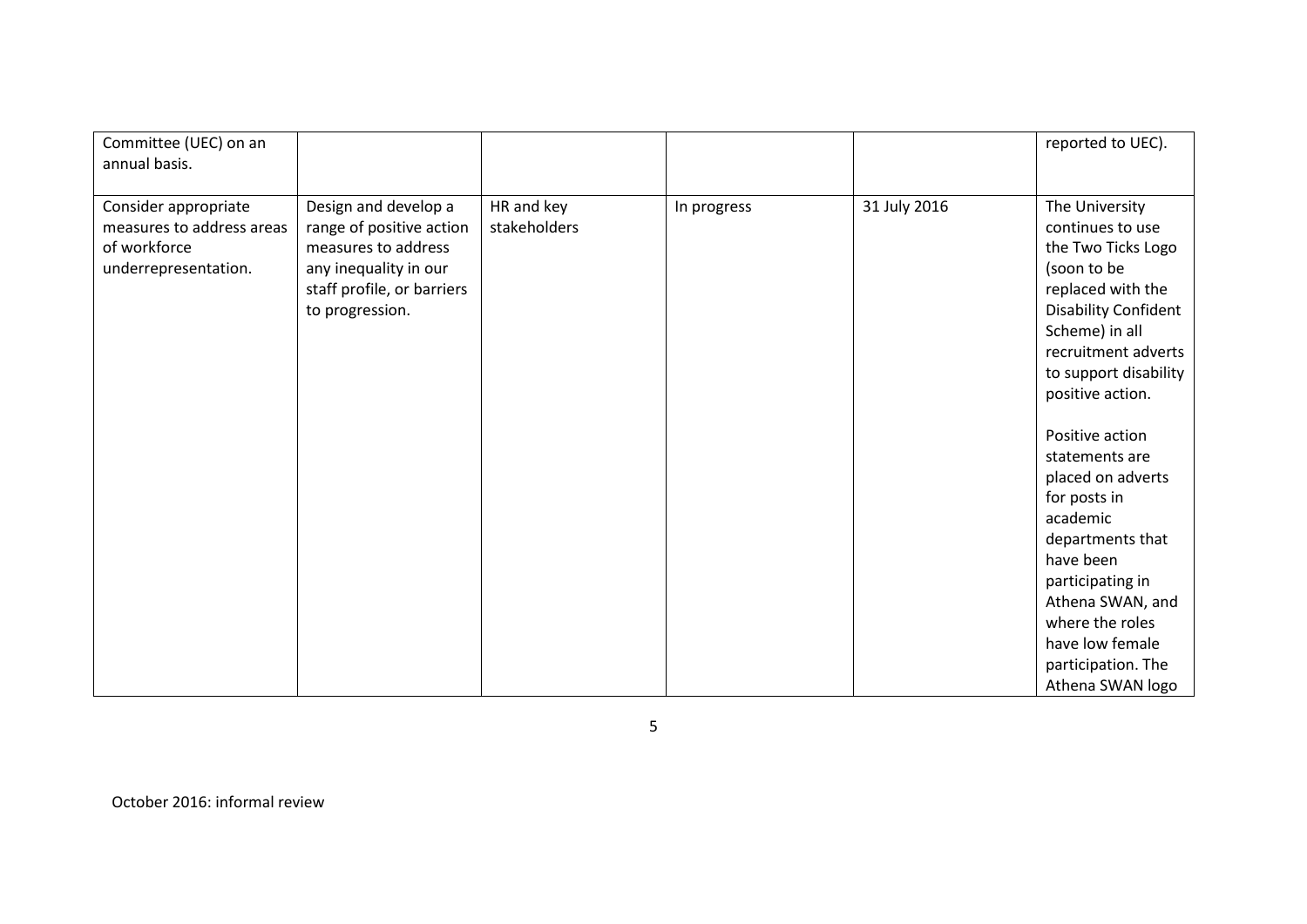|  |  |  | is used on job<br>adverts where the<br>department holds |
|--|--|--|---------------------------------------------------------|
|  |  |  | an award.                                               |

#### **Section B: Recognition and Value**

Principle 2: Researchers are recognised and valued by their employing organisation as an essential part of their organisation's human resources and a key *component of their overall strategy to develop and deliver world-class research.*

| <b>Current policy and</b> | Any action to be taken     | By whom      | <b>Progress November</b> | <b>Review (including date)</b> | Progress October      |
|---------------------------|----------------------------|--------------|--------------------------|--------------------------------|-----------------------|
| practice at Keele         |                            |              | 2015                     |                                | 2016                  |
| The Successfully          | The current face-to-face   | HR and LPDC. | Ongoing.                 | Review feedback and            | For a second year     |
| Managing a Research       | workshop attracts low      |              |                          | engagement with the            | running the           |
| Award workshop            | numbers. We will run       |              |                          | learning pool resource         | Successfully          |
| contains information on   | the face-to-face           |              |                          | after first academic year      | Managing a            |
| inter alia People         | workshop in the current    |              |                          | in order to update and         | <b>Research Award</b> |
| Management for            | format in Spring 2016      |              |                          | improve by September           | workshop was          |
| Principal Investigators,  | and 2017. However, we      |              |                          | 2018.                          | cancelled due to      |
| including managing staff  | will develop an online     |              |                          |                                | very low numbers      |
| on fixed-term contracts.  | version on learning pool   |              |                          | Review feedback on             | and 1-to-1 support    |
| Multiple services across  | to make the training       |              |                          | grants workshop after          | offered instead.      |
| the University contribute | accessible when and        |              |                          | delivery in June 2016 to       | Learning Pool         |
| to this workshop.         | where researchers need     |              |                          | assess whether to make         | resource will be      |
|                           | it, rather than when it is |              |                          | it part of the annual          | developed as          |
|                           | centrally scheduled.       |              |                          | LPDC offer.                    | planned.              |
|                           |                            |              |                          |                                |                       |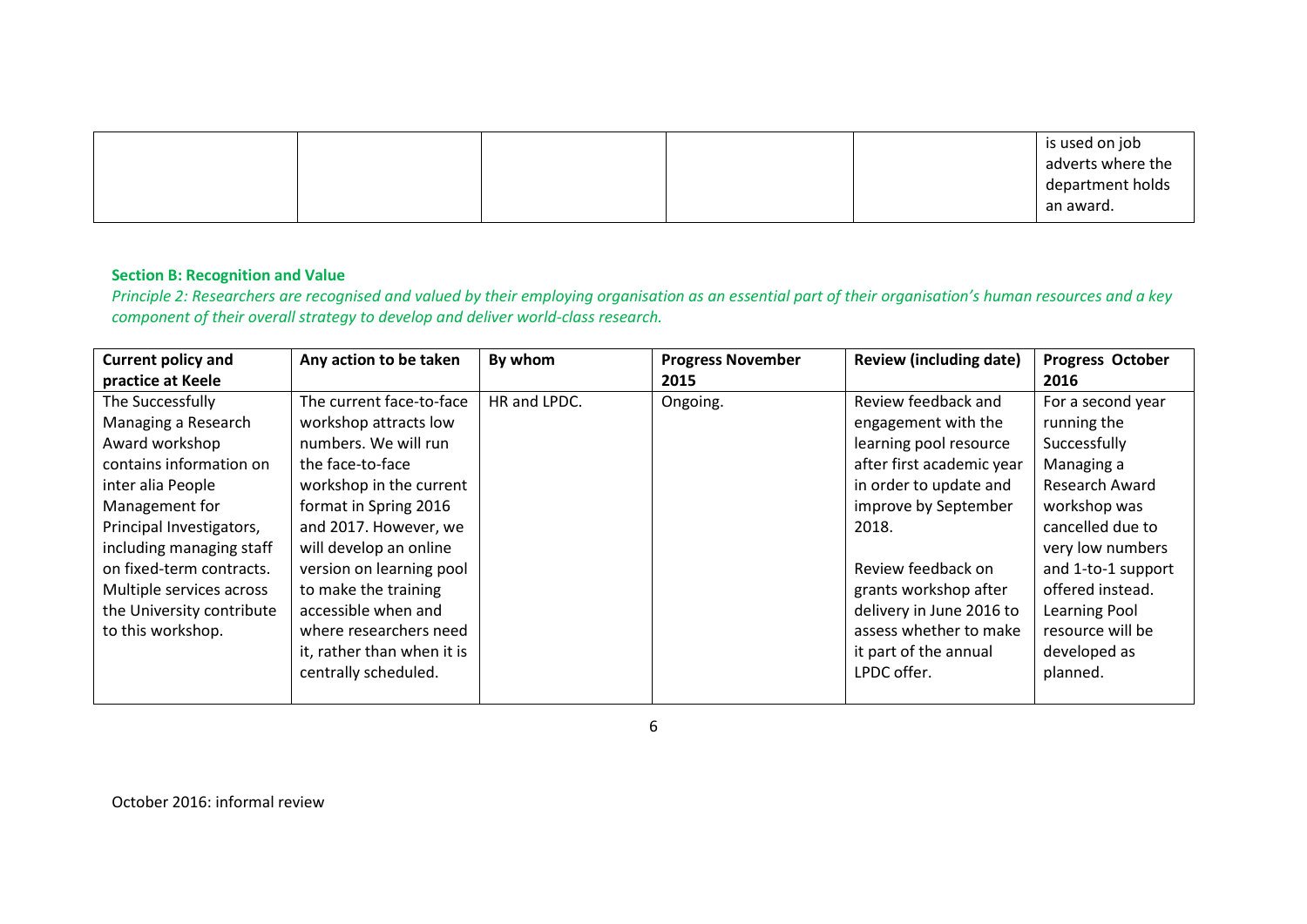|                                                                                                                                                                                                                                                                                                     | We will also commission<br>an external provider to<br>centrally deliver a grants<br>workshop; before the<br>end of the academic<br>year-June 2016.                                    |           |                     |                                                                                                                                             | It was decided to<br>run the grants<br>workshop later in<br>the year (scheduled<br>for Dec 2016) to<br>accommodate new<br>starters. |
|-----------------------------------------------------------------------------------------------------------------------------------------------------------------------------------------------------------------------------------------------------------------------------------------------------|---------------------------------------------------------------------------------------------------------------------------------------------------------------------------------------|-----------|---------------------|---------------------------------------------------------------------------------------------------------------------------------------------|-------------------------------------------------------------------------------------------------------------------------------------|
| The University fully<br>complies with the<br>regulations for Fixed<br><b>Term Employees</b><br>(Prevention of Less<br><b>Favourable Treatment)</b><br>2002.                                                                                                                                         | Current policy and<br>practice is already<br>compliant with the<br>Concordat and should<br>be maintained.<br>Continue to ensure that<br>current policy and<br>practice is adhered to. | <b>HR</b> | Established.        | HR review all contract<br>templates on an annual<br>basis (around July each<br>year) or following the<br>change of legislation.<br>Ongoing. | Established.                                                                                                                        |
| All staff are required to<br>participate in SPRE which<br>seeks to enhance<br>performance<br>development of<br>individuals. A review of<br>the effectiveness is being<br>undertaken (October -<br>December 2015) with<br>recommendations to be<br>put forward to the<br><b>University Executive</b> | Actions will be<br>identified following the<br>outcome of the review.                                                                                                                 | <b>HR</b> | Review in progress. | December 2015                                                                                                                               | 2015 completion<br>rate for the<br>University 87.3%<br>2016 completion<br>rate for the<br>University 93.21%                         |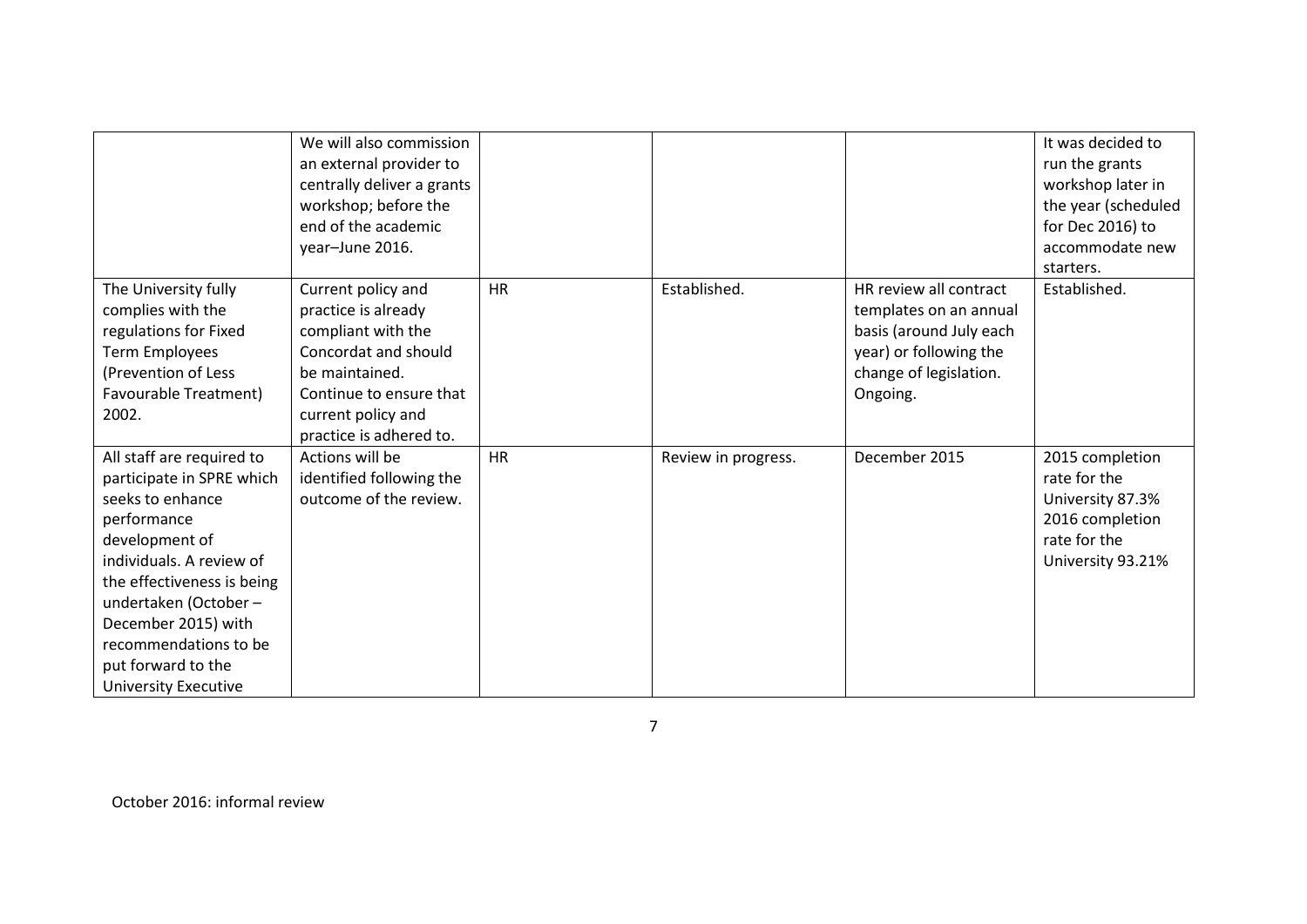| Committee (UEC)                                                                                                                                                                                                                                          |                                                                                                                                                                                                                                            |             |                                                                                        |                                                                                                                                                                                                                   |                                                                        |
|----------------------------------------------------------------------------------------------------------------------------------------------------------------------------------------------------------------------------------------------------------|--------------------------------------------------------------------------------------------------------------------------------------------------------------------------------------------------------------------------------------------|-------------|----------------------------------------------------------------------------------------|-------------------------------------------------------------------------------------------------------------------------------------------------------------------------------------------------------------------|------------------------------------------------------------------------|
| We have a redeployment<br>process in place which<br>includes researchers who<br>are approaching the end<br>of their contract. This<br>policy has recently been<br>reviewed and is due for<br>implementation.                                             | Implement new<br>redeployment<br>procedure. In 2015,<br>three Research<br>members of staff were<br>at risk, two of which<br>were placed into<br>alternative employment<br>within the University.<br>Aim to improve<br>successful outcomes. | <b>HR</b>   | Policy revised,<br>implementation<br>pending.                                          | 31 March 2016                                                                                                                                                                                                     | In final stages of<br>development with<br><b>HR</b>                    |
| Where promotions are<br>considered, this is<br>through a formal panel<br>which takes account of<br>expertise and experience<br>to ensure a fair process.<br>The diversity of<br>applicants and successful<br>promotees is recorded<br>and reported upon. | Current policy and<br>practice is already<br>compliant with the<br>Concordat and should<br>be maintained.<br>Continue to run<br>workshops to support<br>individuals who are<br>considering promotion.                                      | <b>HR</b>   | Established. Number of<br>delegates has increased<br>from 20 in 2014 to 54 in<br>2015. | The promotions panel<br>sit on an annual basis<br>and the diversity<br>statistics are reviewed<br>by University Executive<br>Committee (UEC). This<br>takes place between<br>September and<br>December each year. | Established.                                                           |
| Development and<br>support to build<br>leadership capability and<br>capacity in line with the                                                                                                                                                            | Following successful<br>one-day event for<br>Research Leaders from<br>across the university, a                                                                                                                                             | <b>LPDC</b> | Meeting between LPDC<br>staff and PVC Research<br>and Enterprise,<br>November 2015.    | Review after 2016<br>event.                                                                                                                                                                                       | Following the<br>'Building a Vibrant<br>Research Culture'<br>and 'Next |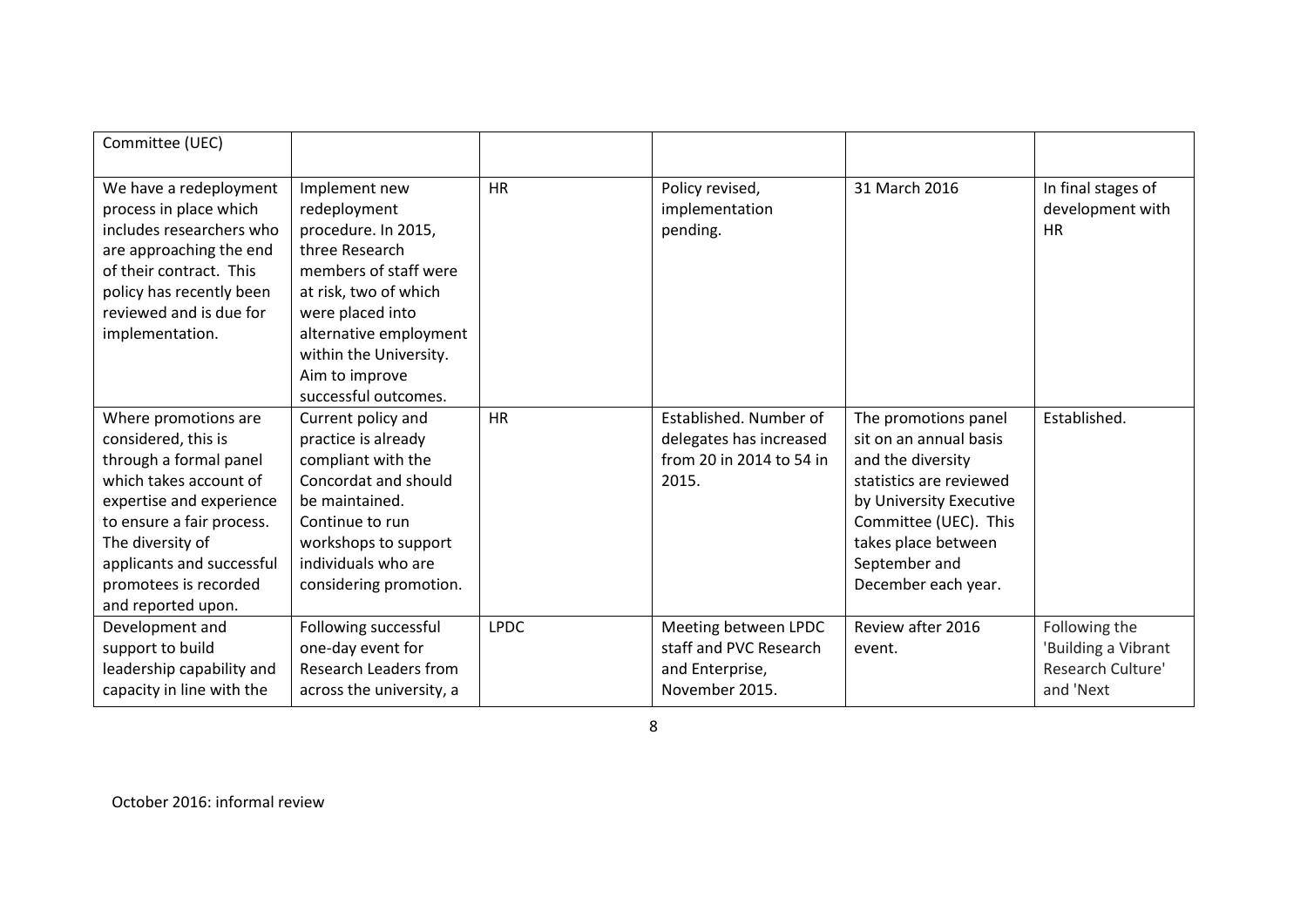| requirements of the new | further event to be     |  | Generation of         |
|-------------------------|-------------------------|--|-----------------------|
| research leadership and | developed for potential |  | Research Leaders'     |
| management structures.  | research leaders. Event |  | events, bespoke in-   |
|                         | will be delivered       |  | house development     |
|                         | between January and     |  | programmes for        |
|                         | May 2016.               |  | strategic research    |
|                         |                         |  | leaders and for       |
|                         |                         |  | researchers leading   |
|                         |                         |  | subject/discipline    |
|                         |                         |  | groups are being      |
|                         |                         |  | developed in          |
|                         |                         |  | partnership with      |
|                         |                         |  | the LFHE. A formal    |
|                         |                         |  | mentoring             |
|                         |                         |  | framework for         |
|                         |                         |  | research leaders      |
|                         |                         |  | and future research   |
|                         |                         |  | leaders is being      |
|                         |                         |  | developed             |
|                         |                         |  | alongside activity to |
|                         |                         |  | improve the levels    |
|                         |                         |  | of engagement with    |
|                         |                         |  | and the quality of    |
|                         |                         |  | informal mentoring    |
|                         |                         |  | for researchers.      |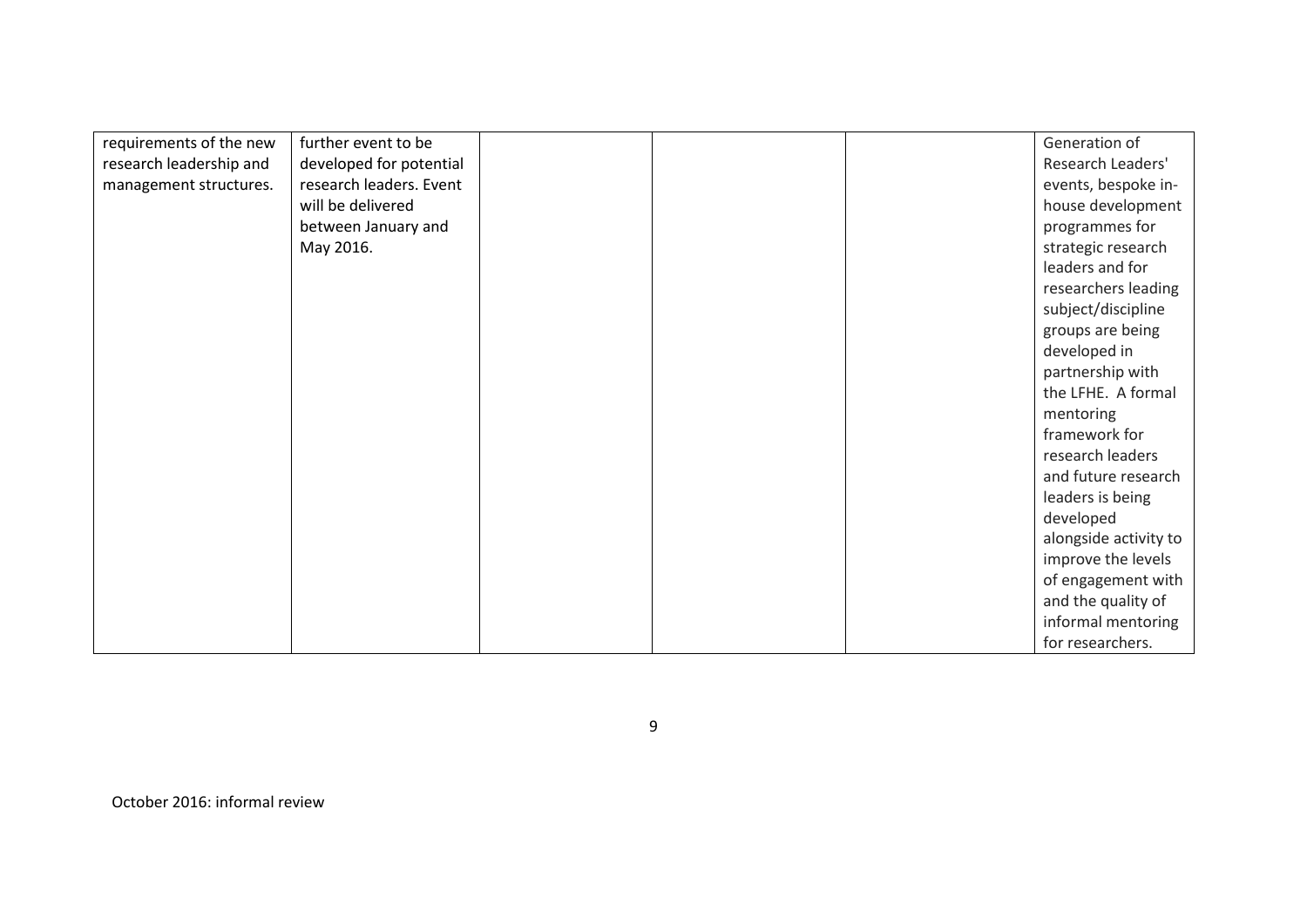## **Section C. Support and Career Development**

*Principle 3: Researchers are equipped and supported to be adaptable and flexible in an increasingly diverse, mobile, global research environment.*

| <b>Current policy and</b>       | Any action to be taken    | By whom     | <b>Progress November</b> | <b>Review (including date)</b> | Progress October       |
|---------------------------------|---------------------------|-------------|--------------------------|--------------------------------|------------------------|
| practice at Keele               |                           |             | 2015                     |                                | 2016                   |
| <b>Faculties and RIs induct</b> | The LPDC to explore       | <b>LPDC</b> | To be undertaken         | June 2016.                     | Consider drafting      |
| new research staff. All         | how it can better         |             |                          |                                | researcher             |
| new staff (regardless of        | support RI/FROs in the    |             |                          |                                | induction checklist    |
| role) undertake a               | induction of research     |             |                          |                                | for consultation       |
| Welcome to Keele                | staff $-$ for example by  |             |                          |                                | and investigate how    |
| session as part of the          | creating a research staff |             |                          |                                | managers are made      |
| Keele Knowledge                 | specific version of the   |             |                          |                                | aware of checklists    |
| programme. Analysis of          | current induction         |             |                          |                                | in general             |
| attendance data shows           | checklist.                |             |                          |                                |                        |
| that it is reaching 97% of      |                           |             |                          |                                | <b>Explore ongoing</b> |
| new staff. A Research           |                           |             |                          |                                | induction over first   |
| Ethics workshop runs 3          |                           |             |                          |                                | few months/            |
| times per year as part of       |                           |             |                          |                                | probationary period    |
| the Keele Knowledge             |                           |             |                          |                                | (relate to induction   |
| programme for new               |                           |             |                          |                                | checklist)             |
| staff. Elements of              |                           |             |                          |                                |                        |
| induction - such as E&D         |                           |             |                          |                                | A cross-university     |
| training - are also             |                           |             |                          |                                | engagement group       |
| available online via            |                           |             |                          |                                | to enhance             |
| Learning Pool.                  |                           |             |                          |                                | researcher             |
|                                 |                           |             |                          |                                | induction and          |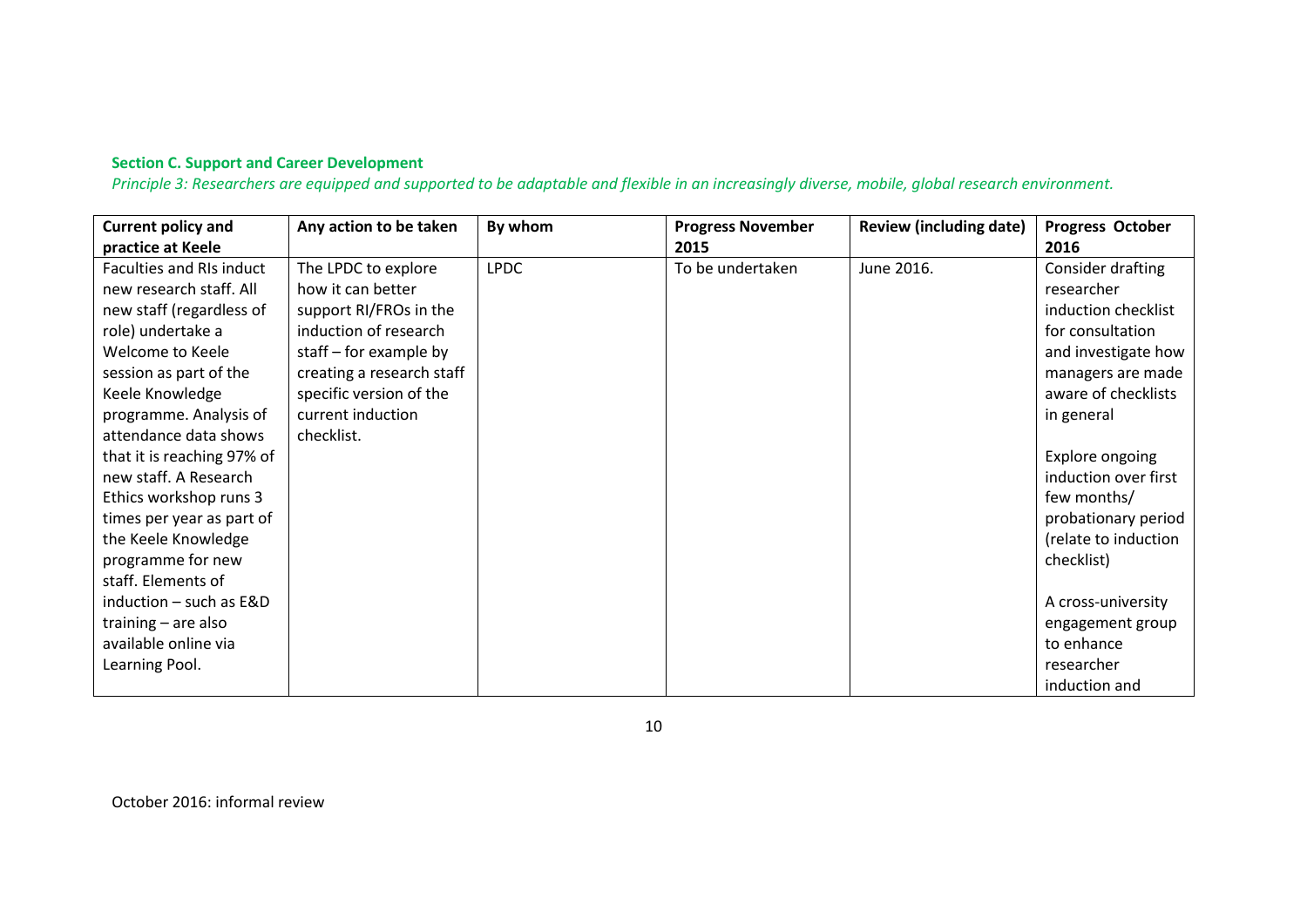|                                                                                                                                                                                                                                                                                               |                                                                                                                                                                                                                                                                                                                                                                                                                                                              |             |                                  |                                | development to be<br>held by end of<br>2016.                                                                                                      |
|-----------------------------------------------------------------------------------------------------------------------------------------------------------------------------------------------------------------------------------------------------------------------------------------------|--------------------------------------------------------------------------------------------------------------------------------------------------------------------------------------------------------------------------------------------------------------------------------------------------------------------------------------------------------------------------------------------------------------------------------------------------------------|-------------|----------------------------------|--------------------------------|---------------------------------------------------------------------------------------------------------------------------------------------------|
| The new Personal and<br>Professional<br>Development (PPD) for<br><b>Postdoctoral Researchers</b><br>workshop (October<br>2015) is introductory and<br>therefore best suited for<br>new ECRS. It was<br>promoted via the LPDC<br>website and the new<br>Postdoc Forum (a staff-<br>led group). | Incorporate the new<br>PPD resources for<br>researchers that are<br>being developed for<br>April 2016 into the<br>October 2016<br>workshop.<br>Promote the October<br>2016 workshop directly<br>to research staff via<br>email.<br>Once promotion of the<br>workshop has been<br>improved and content<br>enhanced for 2016,<br>review attendance data<br>and feedback to assess<br>if the workshop should<br>run semesterly and how<br>to increase reach and | <b>LPDC</b> | Workshop ran in<br>October 2015. | Review after each<br>delivery. | The PDP for<br>Postdocs workshop<br>in October 2016<br>cancelled due to<br>lack of interest.<br>Better promotion of<br>workshops is<br>essential. |
|                                                                                                                                                                                                                                                                                               | improve content for                                                                                                                                                                                                                                                                                                                                                                                                                                          |             |                                  |                                |                                                                                                                                                   |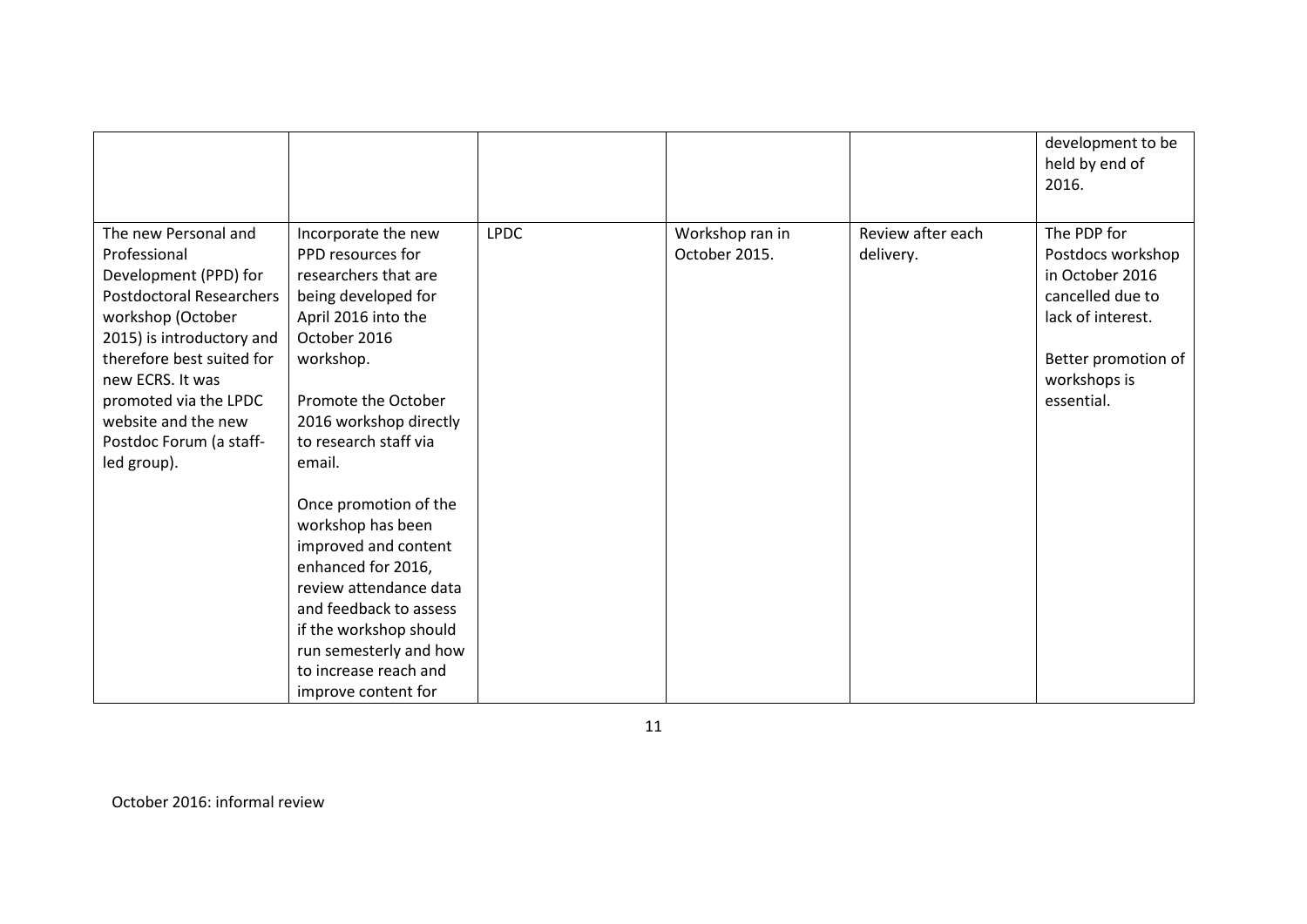|                                                                                                                                                                                                                                                                                                                                                                                                      | 2017 delivery.                                                                                                                                                                                                                                                                                                                                                                                                                                                                                                                                  |             |         |                                                                                                                                                                                                                                                              |                                                                                                                                                                                                                                                                                                   |
|------------------------------------------------------------------------------------------------------------------------------------------------------------------------------------------------------------------------------------------------------------------------------------------------------------------------------------------------------------------------------------------------------|-------------------------------------------------------------------------------------------------------------------------------------------------------------------------------------------------------------------------------------------------------------------------------------------------------------------------------------------------------------------------------------------------------------------------------------------------------------------------------------------------------------------------------------------------|-------------|---------|--------------------------------------------------------------------------------------------------------------------------------------------------------------------------------------------------------------------------------------------------------------|---------------------------------------------------------------------------------------------------------------------------------------------------------------------------------------------------------------------------------------------------------------------------------------------------|
| Research staff can<br>develop the transferable<br>skills that they need to<br>be effective researchers<br>and highly-skilled<br>professionals through<br>accessing subject-specific<br>support through their<br>RI/FRO and a broad<br>range of training and<br>development through<br>the LPDC (both face-to-<br>face and online). 100% of<br>LPDC researcher<br>workshops are mapped<br>to the RDF. | The numbers of LPDC<br>courses aimed<br>specifically at research<br>staff is not extensive,<br>though has increased<br>over the last 2 years<br>(e.g. in the areas of IP,<br>Impact and<br>Engagement, and<br>research ethics).<br>Through examining the<br>results of the October<br>2015 researcher survey<br>we can further develop<br>our offer in areas that<br>research staff have<br>identified as a training<br>need (for example,<br>enlisting external<br>providers to centrally<br>deliver media training<br>and a grants workshop). | <b>LPDC</b> | Ongoing | Annual review as part<br>of the LPDC researcher<br>training monitoring and<br>development in May-<br>June (2016).<br>The ability to book<br>workshops through<br>Keele People will be in<br>place for the start of<br>the academic year<br>(September 2016). | Keele People<br>booking system up<br>and running<br>HEaTED event will<br>run on 17 Nov<br>New researcher<br>developer being<br>recruited who will<br>undertake training<br>needs analysis to<br>inform the<br>development of the<br>central learning and<br>development offer<br>for researchers. |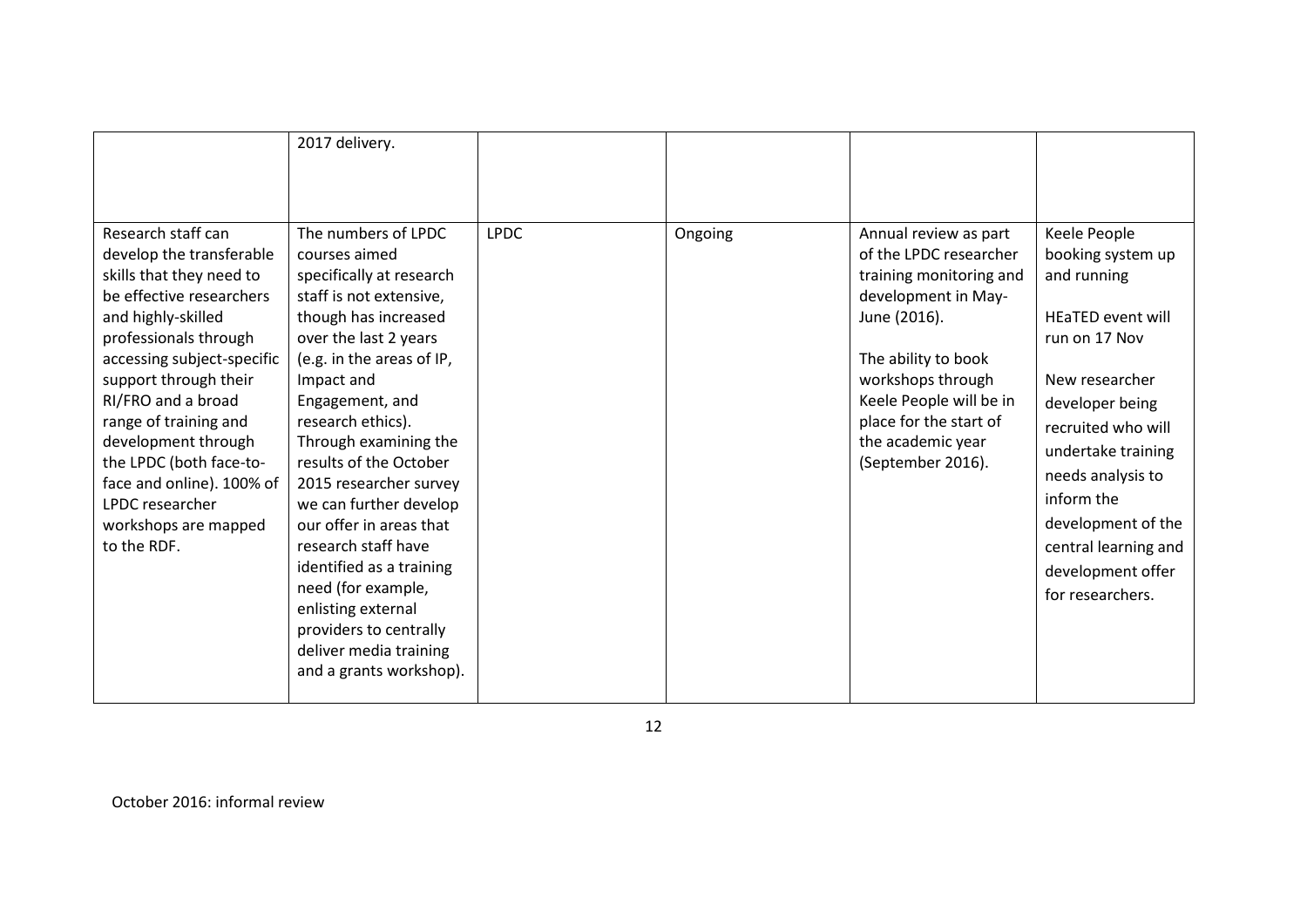| In 2015-16 we are           |  |  |
|-----------------------------|--|--|
| inviting HEaTED (an         |  |  |
| organisation dedicated      |  |  |
| to supporting               |  |  |
| professional                |  |  |
| development of              |  |  |
| Technical staff) onto the   |  |  |
| Keele campus to run         |  |  |
| training courses in areas   |  |  |
| of relevance to             |  |  |
| research. We will           |  |  |
| evaluate the value of       |  |  |
| the HEaTED offer to         |  |  |
| support our researcher      |  |  |
| community.                  |  |  |
|                             |  |  |
| <b>Develop Successfully</b> |  |  |
| Managing a Research         |  |  |
| Award into an online        |  |  |
| learning pool course        |  |  |
| (see Section B).            |  |  |
|                             |  |  |
| The ability to book         |  |  |
| workshops through           |  |  |
| Keele People will mean      |  |  |
| that research staff can     |  |  |
| easily filter what is of    |  |  |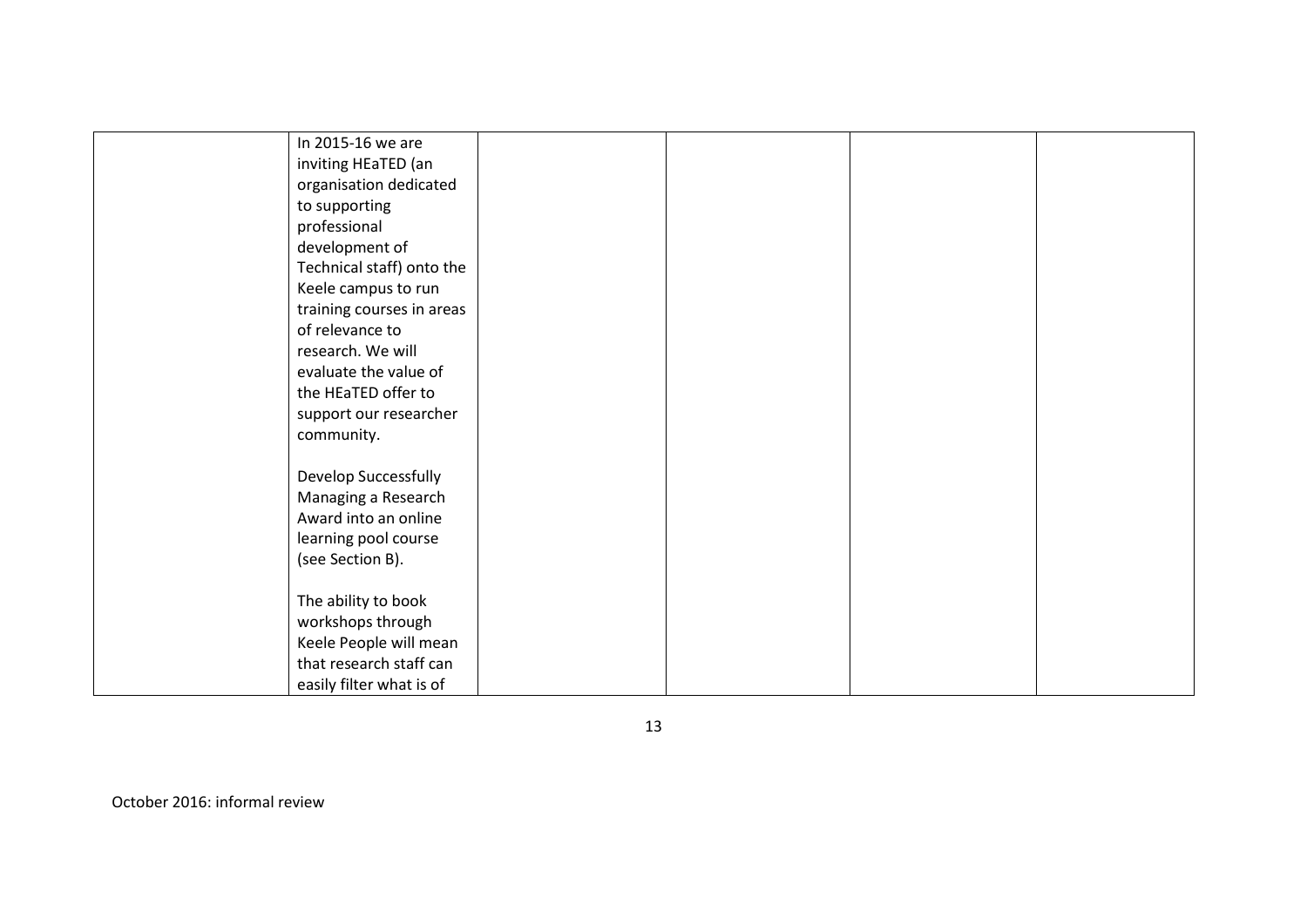|                                                                                                                                                                               | relevance to their<br>needs.                                                                                                                                                             |             |              |              |                                                                                                                                                    |
|-------------------------------------------------------------------------------------------------------------------------------------------------------------------------------|------------------------------------------------------------------------------------------------------------------------------------------------------------------------------------------|-------------|--------------|--------------|----------------------------------------------------------------------------------------------------------------------------------------------------|
|                                                                                                                                                                               | Increase the number of<br>research staff taking up<br>training and<br>development offered<br>through the LPDC by at<br>least 15% between<br>November 2015 and<br>November 2017.          |             |              |              |                                                                                                                                                    |
|                                                                                                                                                                               | Sustain and develop<br>existing relationships<br>with training providers<br>and develop new<br>relationships to extend<br>the range of workshops<br>on offer.                            |             |              |              |                                                                                                                                                    |
| Keele now has a set of<br>easy to use templates to<br>help manage or lead a<br>project and a Leading<br>Projects workshop is<br>available as an open or<br>bespoke programme. | Contact Research<br><b>Support Services to</b><br>inform them of the new<br>project management<br>methodology, website<br>and tools for sharing<br>with researcher<br>community. Project | <b>LPDC</b> | In progress. | October 2017 | The LPDC is<br>delivering<br>workshops on<br><b>Effective Project</b><br>Leadership to<br>support the use of<br>the internal project<br>management |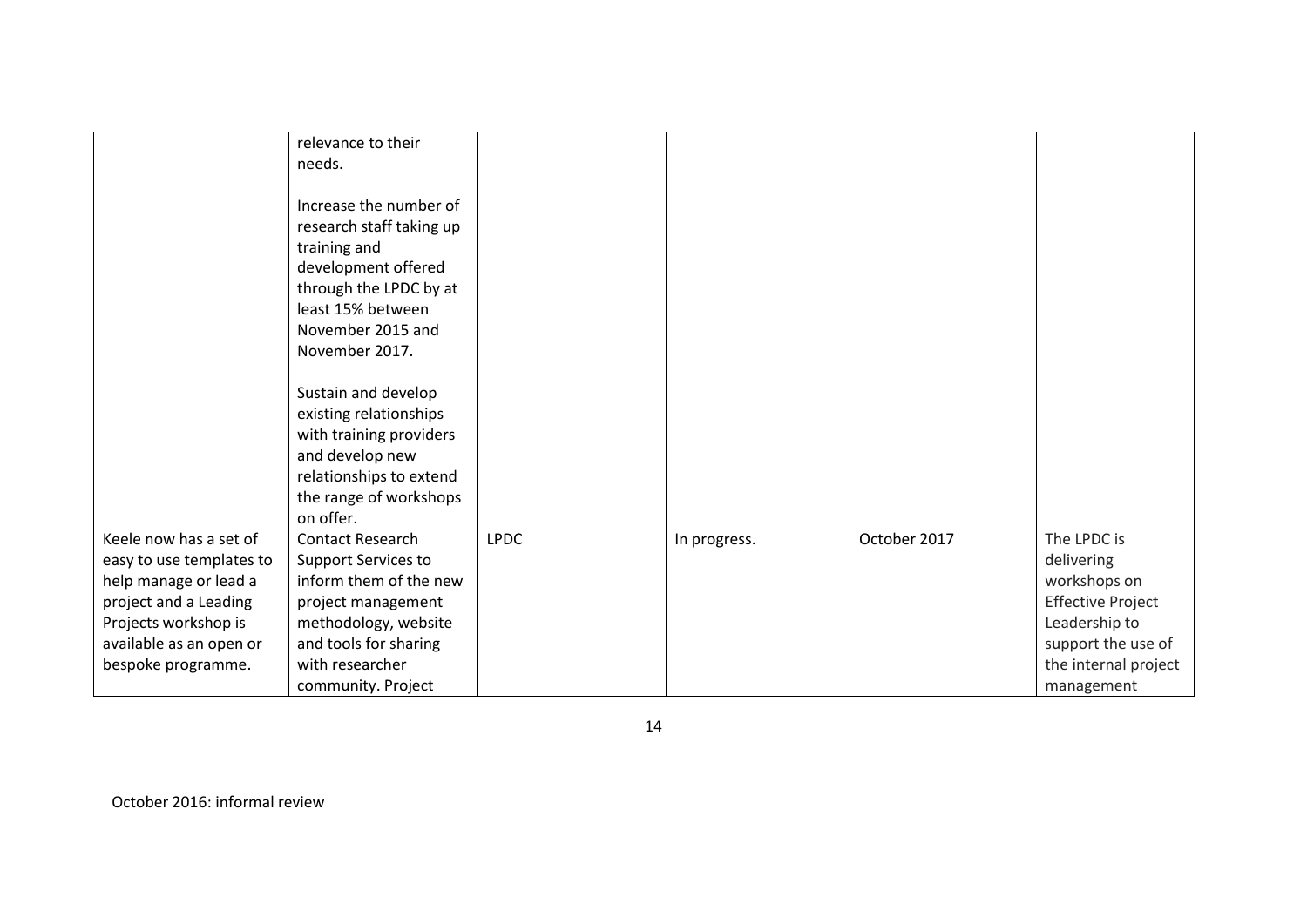| The Project Management  | management               |             |                        |                        | process.             |
|-------------------------|--------------------------|-------------|------------------------|------------------------|----------------------|
| methodology and         | information and links to |             |                        |                        |                      |
| templates are available | the new website to be    |             |                        |                        |                      |
| on the LPDC website.    | shared on RSS website    |             |                        |                        |                      |
|                         | and with RIs/ FROs by    |             |                        |                        |                      |
|                         | end of December 2015     |             |                        |                        |                      |
| Anonymous data on       | Collect and analyse      | LPDC and HR | We are exploring how   | Produce end of         | Reports to Research  |
| centrally-provided      | anonymous data on the    |             | best to extract        | academic year reports  | Committee not yet    |
| workshop attendance is  | attendance of research   |             | attendance figures for | for Research           | established. New     |
| fed back to University  | staff at workshops and   |             | staff whose primary    | Committee in June      | records system in    |
| Postgraduate Research   | report forward to        |             | role is research from  | 2016 and June 2017.    | place from August    |
| Committee. We have      | Research Committee, so   |             | our new records        | These can feed into    | 2016 should mean     |
| found this a useful     | that we can develop our  |             | system.                | preparations for our 4 | that it is easier to |
| process in developing   | research staff offer and |             |                        | year HR Excellence in  | collate the          |
| our postgraduate        | monitor year on year     |             |                        | Research external      | information for      |
| researcher offer and    | engagement and trends.   |             |                        | review in November     | reports.             |
| monitoring year on year | Aim to increase the      |             |                        | 2017.                  |                      |
| engagement and trends.  | number of research       |             |                        |                        |                      |
|                         | staff taking up training |             |                        |                        |                      |
|                         | and development          |             |                        |                        |                      |
|                         | offered through the      |             |                        |                        |                      |
|                         | LPDC by at least 15%     |             |                        |                        |                      |
|                         | between November         |             |                        |                        |                      |
|                         | 2015 and November        |             |                        |                        |                      |
|                         | 2017.                    |             |                        |                        |                      |
|                         |                          |             |                        |                        |                      |
|                         | Investigate how the      |             |                        |                        |                      |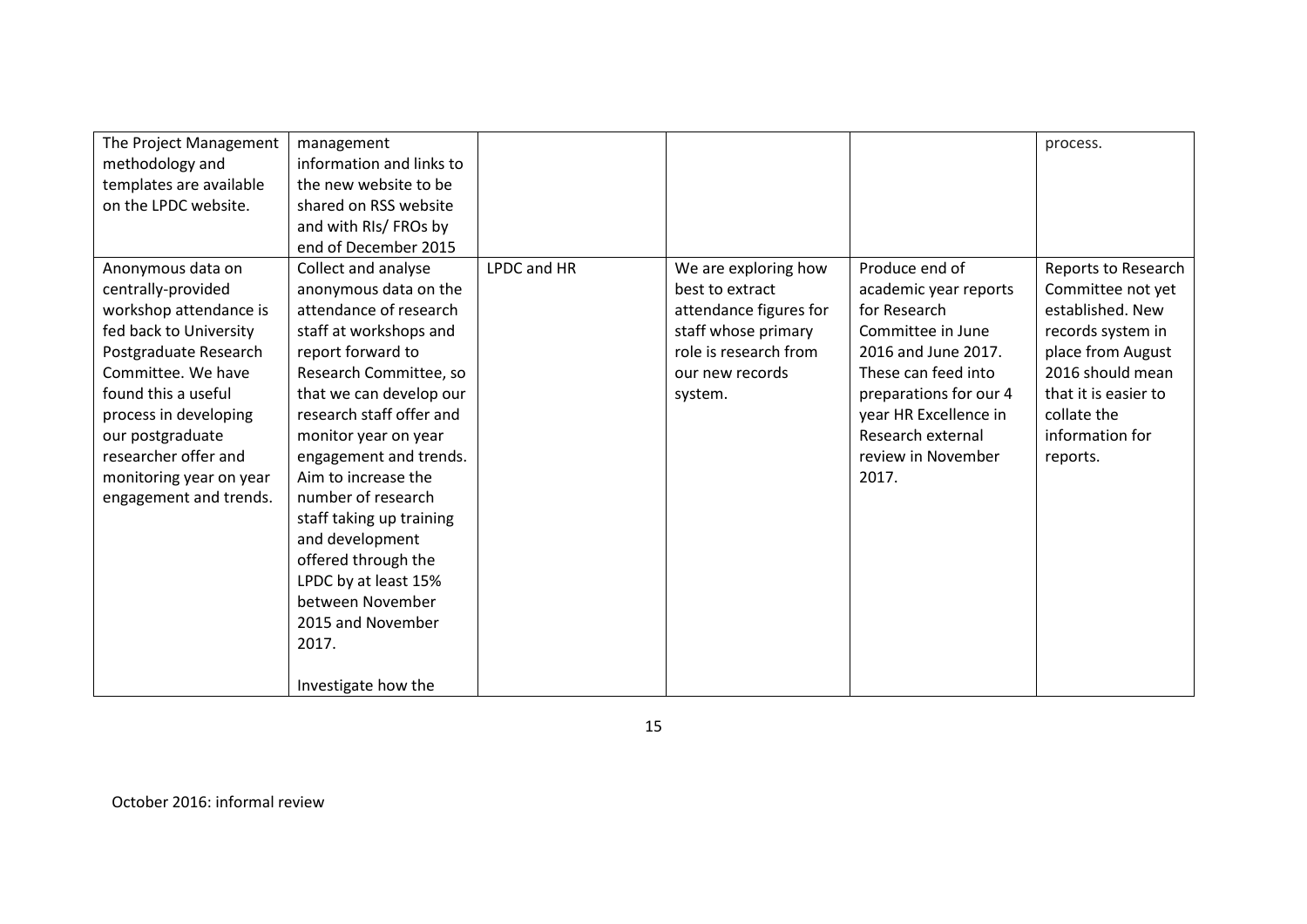| The LPDC and Careers                          | current records system<br>and the Keele People<br>system (that we are<br>moving to) can extract<br>research staff data from<br>data on academic staff<br>in general. As research<br>staff may fall under a<br>range of job titles, we<br>need to ensure that we<br>are capturing the<br>relevant information.<br>We annually review and | <b>LPDC and Careers and</b> | Course being                                   | Review feedback and                                | <b>Broadening</b>                         |
|-----------------------------------------------|-----------------------------------------------------------------------------------------------------------------------------------------------------------------------------------------------------------------------------------------------------------------------------------------------------------------------------------------|-----------------------------|------------------------------------------------|----------------------------------------------------|-------------------------------------------|
| and Employability<br>Service annually deliver | refresh this course to<br>make it more attractive                                                                                                                                                                                                                                                                                       | Employability.              | developed for delivery<br>in new format in May | participation rates after<br>May 2016 delivery and | Horizons will run in<br><b>March 2017</b> |
| <b>Broadening Horizons</b>                    | and accessible to our                                                                                                                                                                                                                                                                                                                   |                             | 2016.                                          | revise, where deemed                               |                                           |
| which takes a broad-                          | researchers. For 2016                                                                                                                                                                                                                                                                                                                   |                             |                                                | appropriate, ready for                             |                                           |
| minded approach to<br>researcher careers. In  | delivery we have moved<br>to 2 half days, to allow a                                                                                                                                                                                                                                                                                    |                             |                                                | Spring 2017 delivery.                              |                                           |
| Spring 2015, Broadening                       | week in between                                                                                                                                                                                                                                                                                                                         |                             |                                                |                                                    |                                           |
| Horizons ran as two                           | delivery to process and                                                                                                                                                                                                                                                                                                                 |                             |                                                |                                                    |                                           |
| separate courses (one                         | reflect upon learning                                                                                                                                                                                                                                                                                                                   |                             |                                                |                                                    |                                           |
| for PGRs and one for                          | and undertake                                                                                                                                                                                                                                                                                                                           |                             |                                                |                                                    |                                           |
| ECRs) and was adapted                         | preparatory tasks.                                                                                                                                                                                                                                                                                                                      |                             |                                                |                                                    |                                           |
| from a 2 day course to 1                      |                                                                                                                                                                                                                                                                                                                                         |                             |                                                |                                                    |                                           |
| day, in recognition of                        |                                                                                                                                                                                                                                                                                                                                         |                             |                                                |                                                    |                                           |
| time constraints on busy                      |                                                                                                                                                                                                                                                                                                                                         |                             |                                                |                                                    |                                           |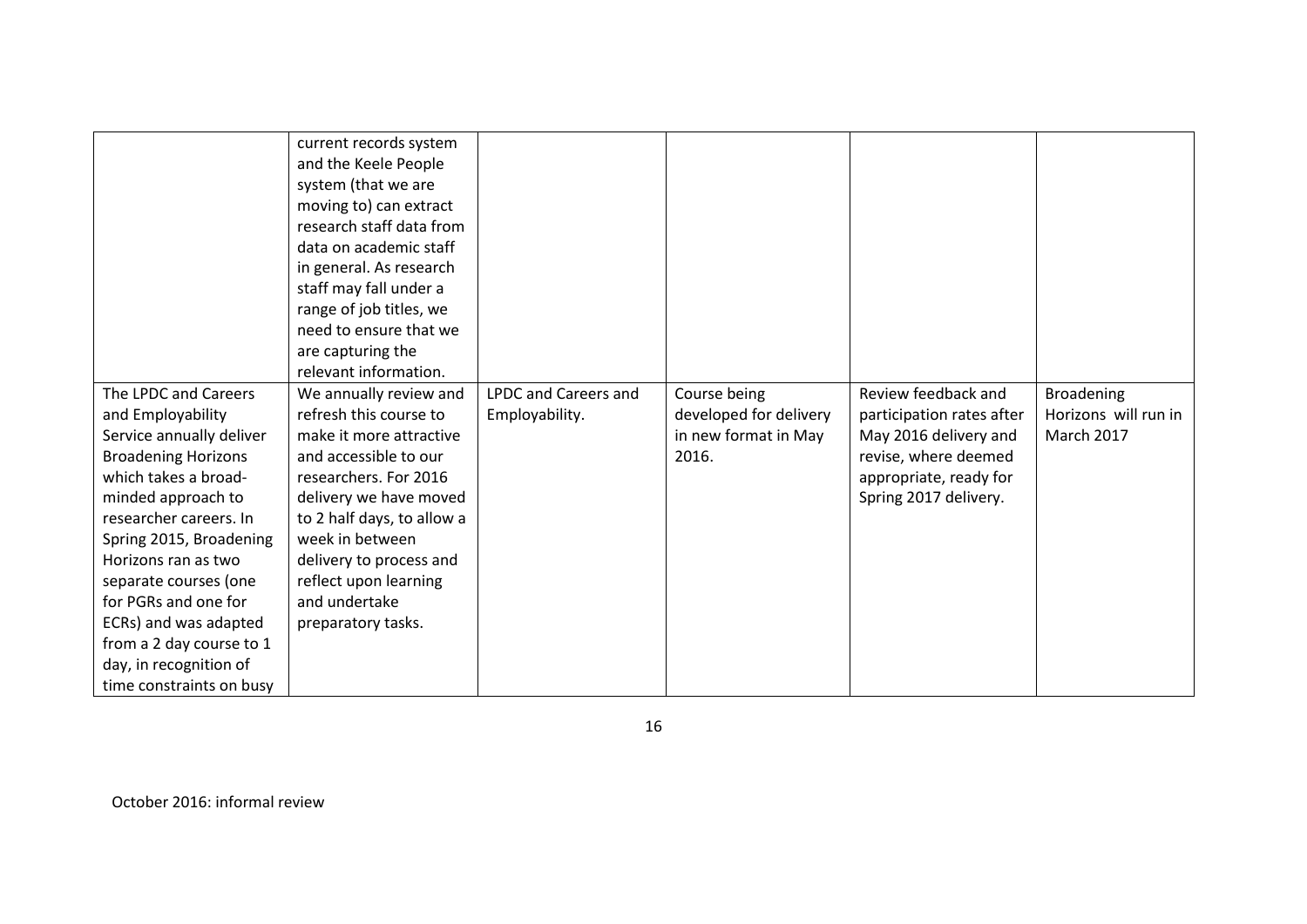| researchers.                                                                                                                                                                                                                                                                                                                                                                                                      |                                                                                                                                                                                                                                                                             |                    |                                      |                                                                                                                                                                                                                                       |                                                                                                                                                                                                                                                                                                  |
|-------------------------------------------------------------------------------------------------------------------------------------------------------------------------------------------------------------------------------------------------------------------------------------------------------------------------------------------------------------------------------------------------------------------|-----------------------------------------------------------------------------------------------------------------------------------------------------------------------------------------------------------------------------------------------------------------------------|--------------------|--------------------------------------|---------------------------------------------------------------------------------------------------------------------------------------------------------------------------------------------------------------------------------------|--------------------------------------------------------------------------------------------------------------------------------------------------------------------------------------------------------------------------------------------------------------------------------------------------|
| Staff access advice on<br>career management<br>from their line manager,<br>RI/ Faculty Research<br><b>Office and Research</b><br>Support. The LPDC and<br>Careers deliver<br><b>Broadening Horizons</b><br>annually.<br>An annual email to<br>research staff is sent out<br>from the LPDC in<br>November to highlight<br>local and national career<br>and professional<br>development<br>opportunities available. | LPDC to scope careers<br>support practice for<br>early career researchers<br>in the sector and use<br>this to inform discussion<br>with key University<br>stakeholders, with a<br>view to making any<br>necessary changes for<br>the start of the 2016/17<br>academic year. | <b>LPDC</b>        | Scoping exercise not<br>yet started. | Scoping exercise to be<br>completed for April<br>2016, making any<br>necessary changes by<br>October 2016.<br>To be reviewed in<br>preparation for our 4<br>year HR Excellence in<br>Research external<br>review in November<br>2017. | Response to<br>scoping exercise<br>seeking information<br>from other HEIs<br>was $low -$<br>insufficient<br>information to<br>make changes on<br>the basis of.<br>Document will be<br>passed on to the<br>new Researcher<br>Developer<br>(currently being<br>recruited) to inform<br>their work. |
| Support and<br>development re.<br>research impact is<br>provided by the RI/FROs,                                                                                                                                                                                                                                                                                                                                  | <b>Engaging Researcher</b><br>continues to run<br>annually. Making your<br>Mark is taking place in                                                                                                                                                                          | RI/FRO, DEP & LPDC | In place                             | Annual review as part<br>of the LPDC researcher<br>training monitoring and<br>development in May-                                                                                                                                     | Engaging<br>Researcher and<br>Making Your Mark<br>will both run in                                                                                                                                                                                                                               |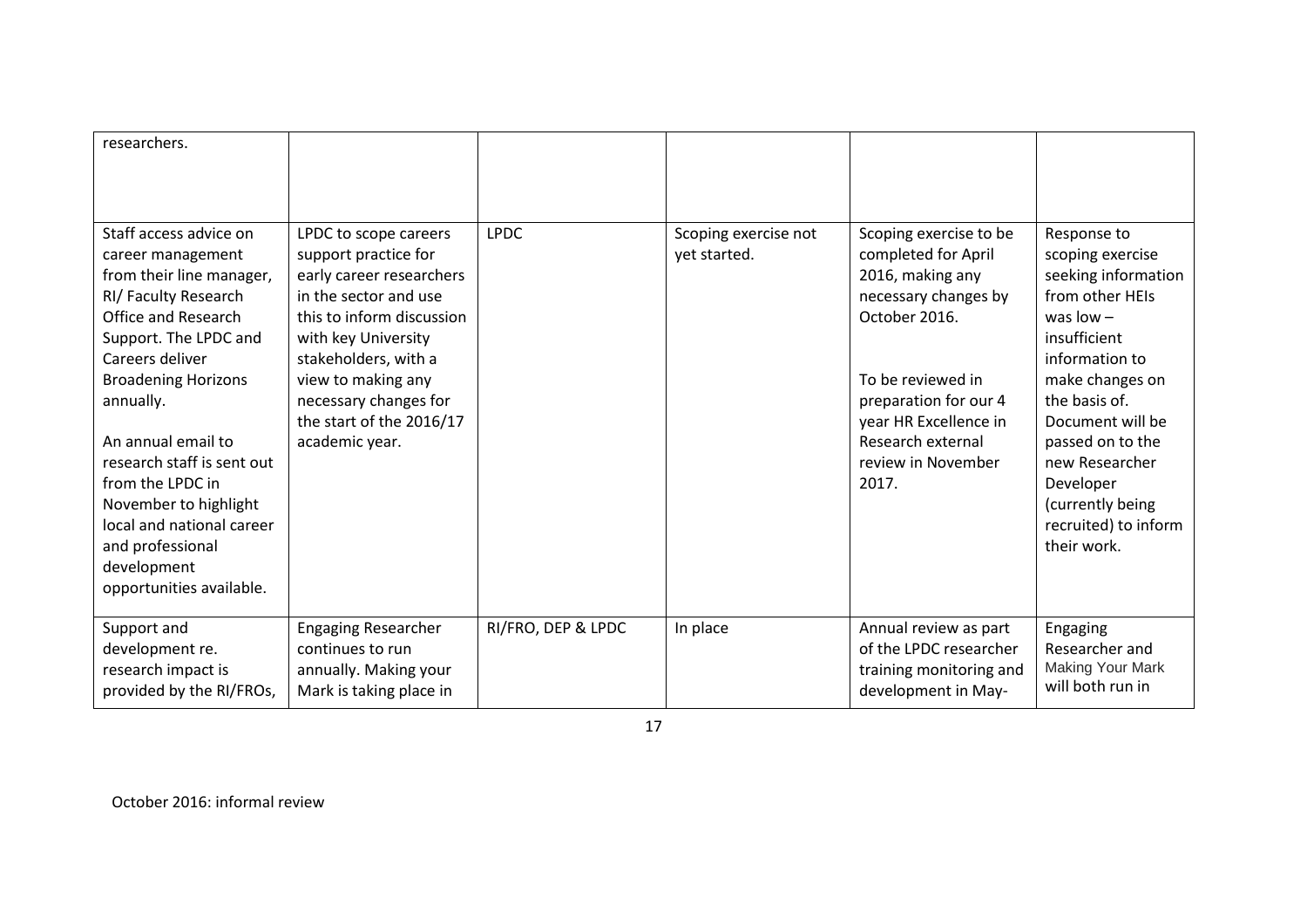| DEP and LPDC.              | January 2016 and will be   |            |                            | June (2016).               | March 2017,  |
|----------------------------|----------------------------|------------|----------------------------|----------------------------|--------------|
|                            | delivered by the           |            |                            |                            | delivered by |
| The LPDC piloted Vitae's   | facilitator who ran the    |            |                            |                            | external     |
| Making Your Mark -         | 2013 pilot workshop.       |            |                            |                            | developers.  |
| Introduction to Impact     |                            |            |                            |                            |              |
| and Engagement course      |                            |            |                            |                            |              |
| in 2013 and it is          |                            |            |                            |                            |              |
| scheduled as part of our   |                            |            |                            |                            |              |
| offer for January 2016.    |                            | <b>DEP</b> | <b>Impact Acceleration</b> | There will be an           |              |
|                            |                            |            | Fund applications are      | evaluation of the          |              |
| The University is piloting | <b>Impact Acceleration</b> |            | open and will close in     | <b>Impact Acceleration</b> |              |
| an Impact Acceleration     | Fund Pilot underway        |            | November 2015              | Fund which will be         |              |
| Fund to accelerate and     |                            |            |                            | reported to Research       |              |
| catalyse all types of non- |                            |            |                            | Committee in               |              |
| academic research          |                            |            |                            | September 2016, where      |              |
| impact and enhance the     |                            |            |                            | future actions             |              |
| process of getting         |                            |            |                            | (including potential to    |              |
| research outcomes into     |                            |            |                            | repeat the fund) can be    |              |
| beneficiaries and wider    |                            |            |                            | considered.                |              |
| society. All researchers   |                            |            |                            |                            |              |
| across Faculties/Schools   |                            |            |                            |                            |              |
| and Research Institutes    |                            |            |                            |                            |              |
| are eligible to apply for  |                            |            |                            |                            |              |
| funding to support the     |                            |            |                            |                            |              |
| full range of non-         |                            |            |                            |                            |              |
| academic research          |                            |            |                            |                            |              |
| impact activities.         |                            |            |                            |                            |              |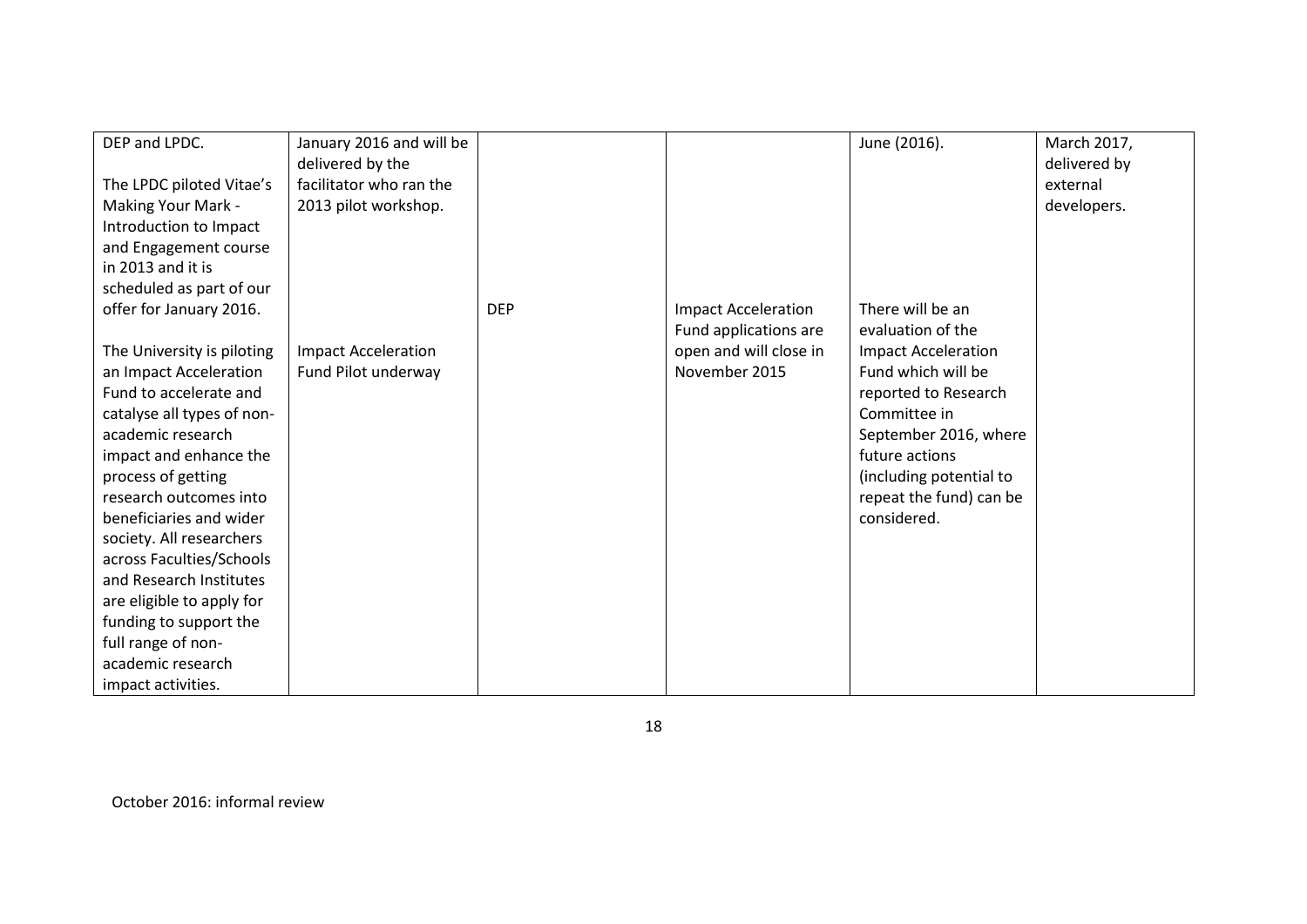| Writing for publication  | LPDC to work with           | LPDC working with  | Work not yet started | Run an introductory       | Writing retreats |
|--------------------------|-----------------------------|--------------------|----------------------|---------------------------|------------------|
| workshops were           | RIs/FROs and staff in       | RIs/FROs and staff |                      | workshop by the end of    | have been        |
| delivered by an external | establishing the most       |                    |                      | the academic year (June   | delivered by a   |
| facilitator in November  | appropriate way to          |                    |                      | $2016$ ).                 | member of LPDC   |
| 2013 and will be again   | deliver writing support     |                    |                      |                           | staff since June |
| delivered in February    | in their area, such as      |                    |                      | Have a programme of       | 2016 and are     |
| 2016. In October 2015 a  | research staff only         |                    |                      | writing retreats in place | popular          |
| member of LPDC staff     | provision; staff and        |                    |                      | for the academic year     |                  |
| undertook training in    | PGRs together; Faculty-     |                    |                      | 2016-17.                  | Writing for      |
| delivering writing       | specific; cross-discipline, |                    |                      |                           | publication      |
| retreats.                | etc.                        |                    |                      | To be reviewed in         | workshops and a  |
|                          |                             |                    |                      | preparation for our 4     | retreat will be  |
|                          | To begin, run a             |                    |                      | year HR Excellence in     | delivered by an  |
|                          | workshop enabling the       |                    |                      | Research external         | external in May  |
|                          | sharing of current          |                    |                      | review in November        | 2017             |
|                          | practice around writing     |                    |                      | 2017.                     |                  |
|                          | retreats; outlining the     |                    |                      |                           |                  |
|                          | structured writing          |                    |                      |                           |                  |
|                          | retreat model; and          |                    |                      |                           |                  |
|                          | leading a mini-retreat by   |                    |                      |                           |                  |
|                          | the end of the academic     |                    |                      |                           |                  |
|                          | year. Ensure that there     |                    |                      |                           |                  |
|                          | is representation from      |                    |                      |                           |                  |
|                          | across the FROs/RIs.        |                    |                      |                           |                  |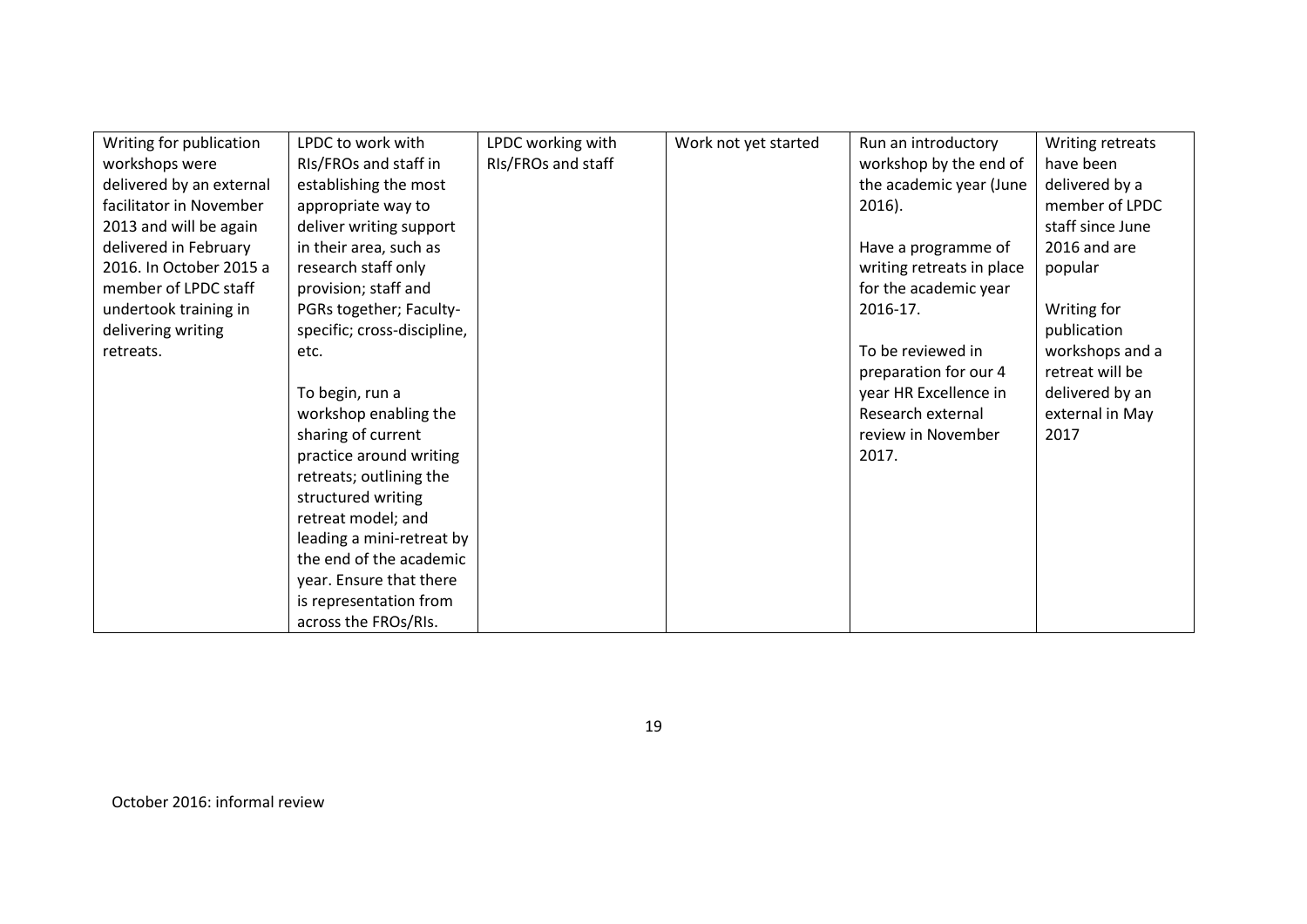| Keele has created the      | In place | Research Support | Ongoing | Workshops offered will | Established |
|----------------------------|----------|------------------|---------|------------------------|-------------|
| post of Research Support   |          | Librarian        |         | be part of the annual  |             |
| Librarian (November        |          |                  |         | review of the LPDC     |             |
| 2014). The role includes:  |          |                  |         | researcher training    |             |
| providing advice and       |          |                  |         | offer in May-June      |             |
| support on information     |          |                  |         | (2016).                |             |
| resources and literature   |          |                  |         |                        |             |
| searching; offering        |          |                  |         |                        |             |
| training on Keele's        |          |                  |         |                        |             |
| reference management       |          |                  |         |                        |             |
| software, RefWorks; and    |          |                  |         |                        |             |
| fielding enquiries on      |          |                  |         |                        |             |
| Open Access publishing,    |          |                  |         |                        |             |
| the Keele Research         |          |                  |         |                        |             |
| Repository and             |          |                  |         |                        |             |
| copyright. The Research    |          |                  |         |                        |             |
| Support Librarian is       |          |                  |         |                        |             |
| running a range of         |          |                  |         |                        |             |
| workshops for research     |          |                  |         |                        |             |
| staff and postgraduate     |          |                  |         |                        |             |
| research students,         |          |                  |         |                        |             |
| advertised via the LPDC,   |          |                  |         |                        |             |
| including sessions on      |          |                  |         |                        |             |
| Refworks and on            |          |                  |         |                        |             |
| <b>Publishing Research</b> |          |                  |         |                        |             |
| Open Access Using the      |          |                  |         |                        |             |
| <b>Keele Publications</b>  |          |                  |         |                        |             |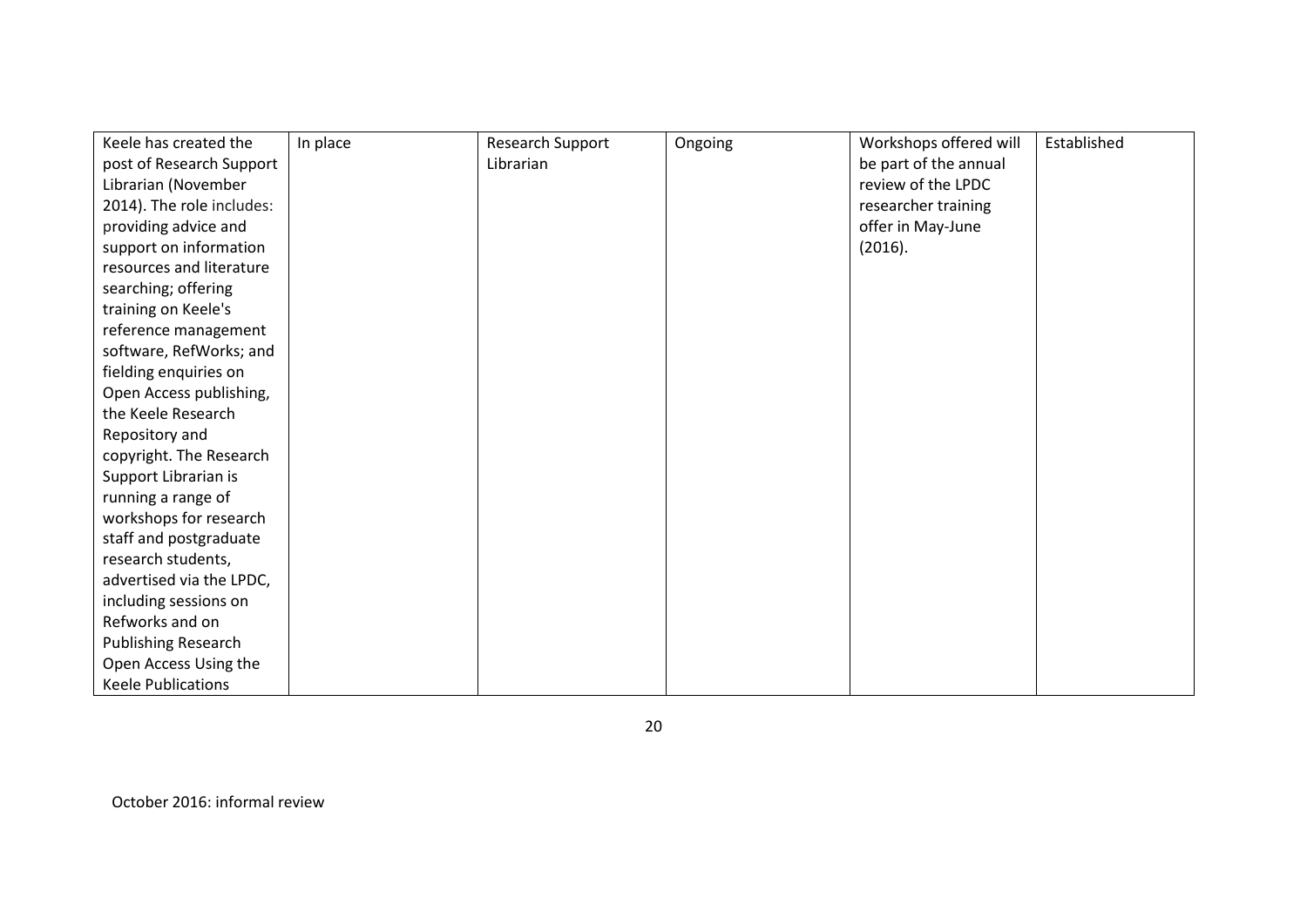| Database. Has also<br>delivered a half-day<br>workshop on databases<br>as part of the<br>Postgraduate Researcher<br>Development Days. |  |  |  |
|---------------------------------------------------------------------------------------------------------------------------------------|--|--|--|
|                                                                                                                                       |  |  |  |

#### **Section C: Support and Career Development continued**

*Principle 4: The importance of researchers' personal and career development, and lifelong learning, is clearly recognised and promoted at all stages of their career.*

| <b>Current policy and</b> | Any action to be taken | By whom   | <b>Progress November</b> | <b>Review (including date)</b> | <b>Progress October</b> |
|---------------------------|------------------------|-----------|--------------------------|--------------------------------|-------------------------|
| practice at Keele         |                        |           | 2015                     |                                | 2016                    |
| The annual Staff          | Ensure researchers on  | <b>HR</b> | Review of SPRE scheme    | We will monitor the use        | 2015 completion         |
| <b>Performance Review</b> | fixed-term contracts   |           | in progress.             | and effectiveness of           | rate for the            |
| and Enhancement           | participate in SPRE as |           |                          | SPRE for all staff as part     | University 87.3%        |
| (SPRE) scheme applies     | mandated in Keele's    |           |                          | of the review currently        | 2016 completion         |
| to all staff.             | Fixed-term Working     |           |                          | being undertaken:              | rate for the            |
|                           | Policy and Procedure.  |           |                          | October $2015 -$               | University 93.21%       |
|                           | Ensure that 100% of    |           |                          | December 2016.                 | Questionnaire was       |
|                           | Research Staff         |           |                          |                                | sent out to all SPRE    |
|                           | undertake/engage with  |           |                          |                                | reviewers in Oct 15     |
|                           | SPRE process.          |           |                          |                                | to gather feedback      |
|                           |                        |           |                          |                                | on the process. As a    |
|                           |                        |           |                          |                                | result of this, the     |
|                           |                        |           |                          |                                | associated forms,       |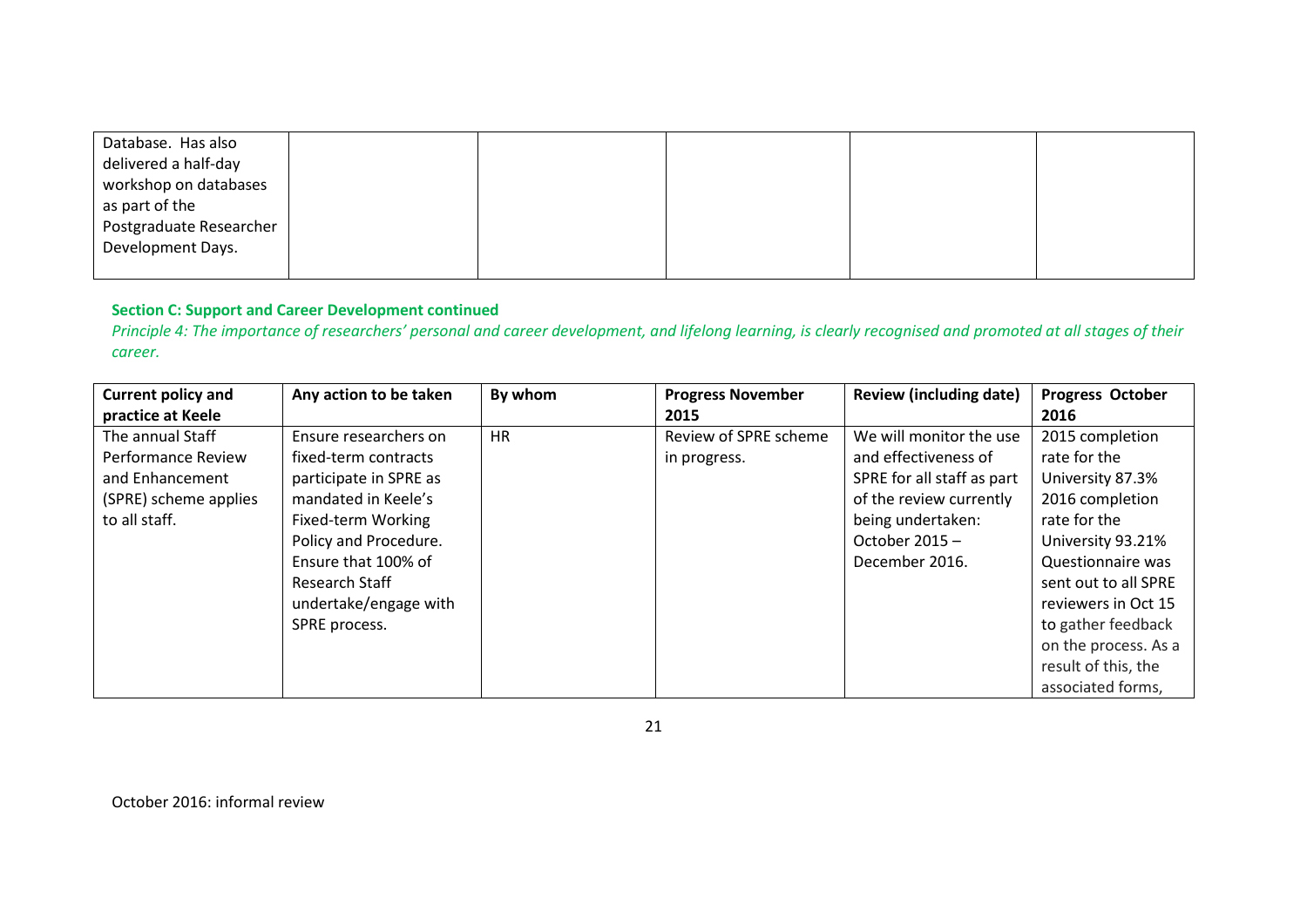|                                      |                                                                                                                                                                                                                                                                                                                                                                                                                                                                                   |             |                                                                                                                                                                      |                                                            | guidance notes and<br>existing training<br>packages were<br>revised.                                                                                                                                                              |
|--------------------------------------|-----------------------------------------------------------------------------------------------------------------------------------------------------------------------------------------------------------------------------------------------------------------------------------------------------------------------------------------------------------------------------------------------------------------------------------------------------------------------------------|-------------|----------------------------------------------------------------------------------------------------------------------------------------------------------------------|------------------------------------------------------------|-----------------------------------------------------------------------------------------------------------------------------------------------------------------------------------------------------------------------------------|
| All research staff have a<br>mentor. | Further develop the<br>Mentoring at Keele<br>resources to support<br>mentoring within a<br>research context.<br><b>Ensure mentoring</b><br>training highlights<br>resources available to<br>support the personal and<br>professional<br>development of<br>researchers.<br>Develop current<br><b>Meaningful Mentoring</b><br>workshop to offer a<br>research specific core<br>workshop. Provide<br>separate research<br>mentoring workshop/s<br>between January and<br>March 2016. | <b>LPDC</b> | Meetings with Research<br>Leaders within Schools<br>and Research Institutes<br>to identify needs/<br>materials already<br>developed that can be<br>shared / adapted. | Review mentoring<br>provision and<br>workshops April 2016. | Dec 2016 - blog<br>posts planned on<br>research mentoring<br><b>Current Meaningful</b><br>Mentoring<br>workshop now<br>targeted at<br>academic staff and<br>possible name<br>change being<br>considered to target<br>researchers. |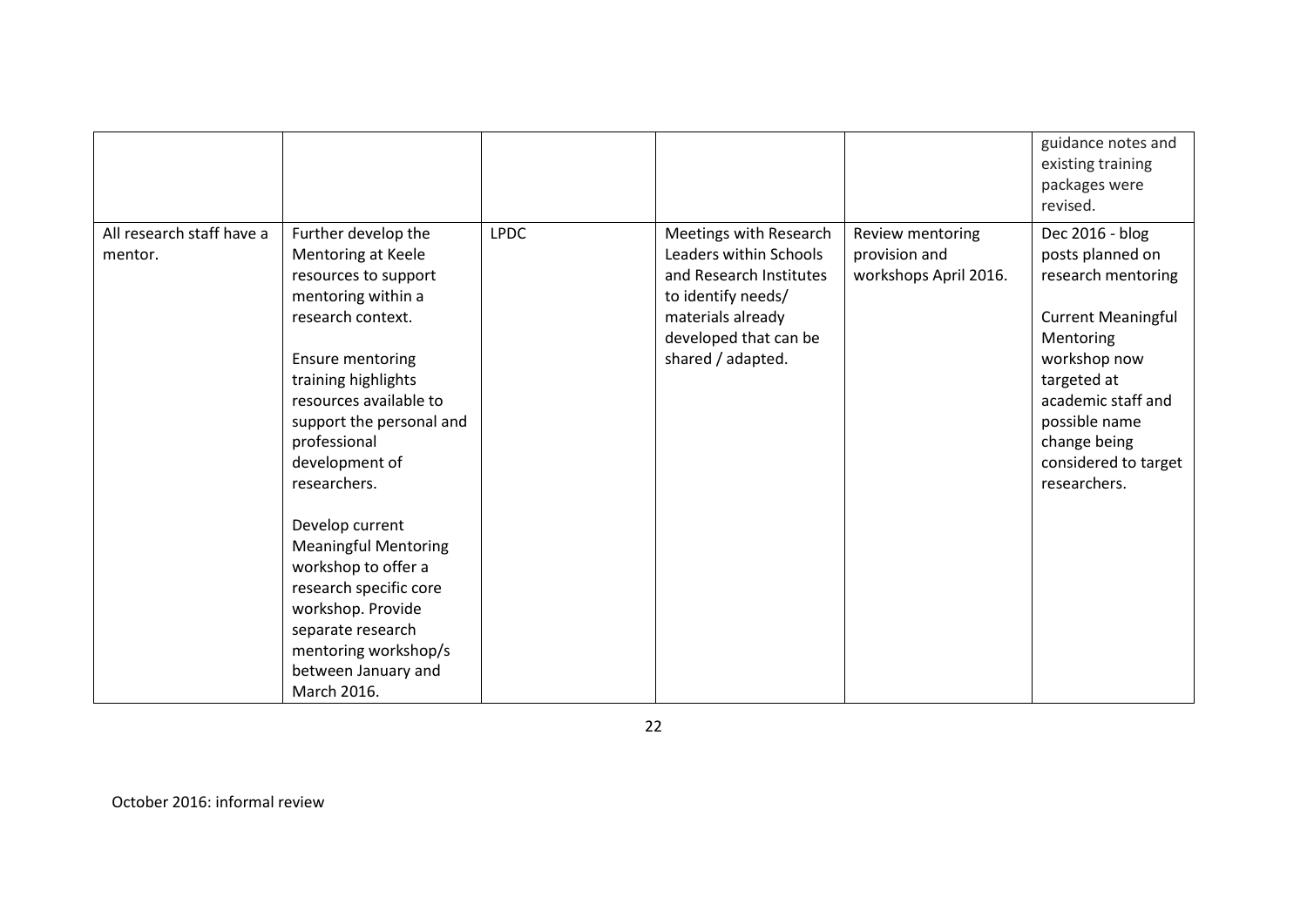| The Learning and<br>professional<br><b>Development Centre</b><br>provides a Professional<br>Development Toolkit for<br>staff. The new PPD for<br>Post Docs workshop<br>promoted Vitae's<br>Professional<br>development planning<br>for researchers online<br>course (PDP ROC) and<br>the RDF. | Identify where bespoke<br>mentoring support and<br>development would be<br>beneficial within Schools,<br>Research Institutes,<br>Discipline/Subject areas.<br><b>Review Personal and</b><br>Professional<br>Development resources<br>and activity for end of<br>December 2015.<br>Develop a set of Personal<br>and Professional<br>Development resources<br>for researchers on the<br>LPDC website for April<br>2016. | <b>LPDC</b> |                                                                                 | Review April 2017.                                                                                 | Consider creating a<br>PPD tab featuring<br>Vitae, HEA and AUA                                           |
|-----------------------------------------------------------------------------------------------------------------------------------------------------------------------------------------------------------------------------------------------------------------------------------------------|-----------------------------------------------------------------------------------------------------------------------------------------------------------------------------------------------------------------------------------------------------------------------------------------------------------------------------------------------------------------------------------------------------------------------|-------------|---------------------------------------------------------------------------------|----------------------------------------------------------------------------------------------------|----------------------------------------------------------------------------------------------------------|
| Researchers who teach<br>or demonstrate are<br>provided with teaching<br>support and<br>development via the<br>LPDC and have access to                                                                                                                                                        | Publish a Teaching<br>Development Framework<br>to clearly articulate the<br>pathways and choices<br>available.                                                                                                                                                                                                                                                                                                        | <b>LPDC</b> | <b>Teaching Development</b><br>Framework to be<br>published by October<br>2016. | Re-accreditation by the<br>HEA, for aspects of the<br>provision, by the HEA is<br>due in May 2017. | The Teaching<br>Development<br>Framework was<br>approved in April<br>2016 and is now<br>available on the |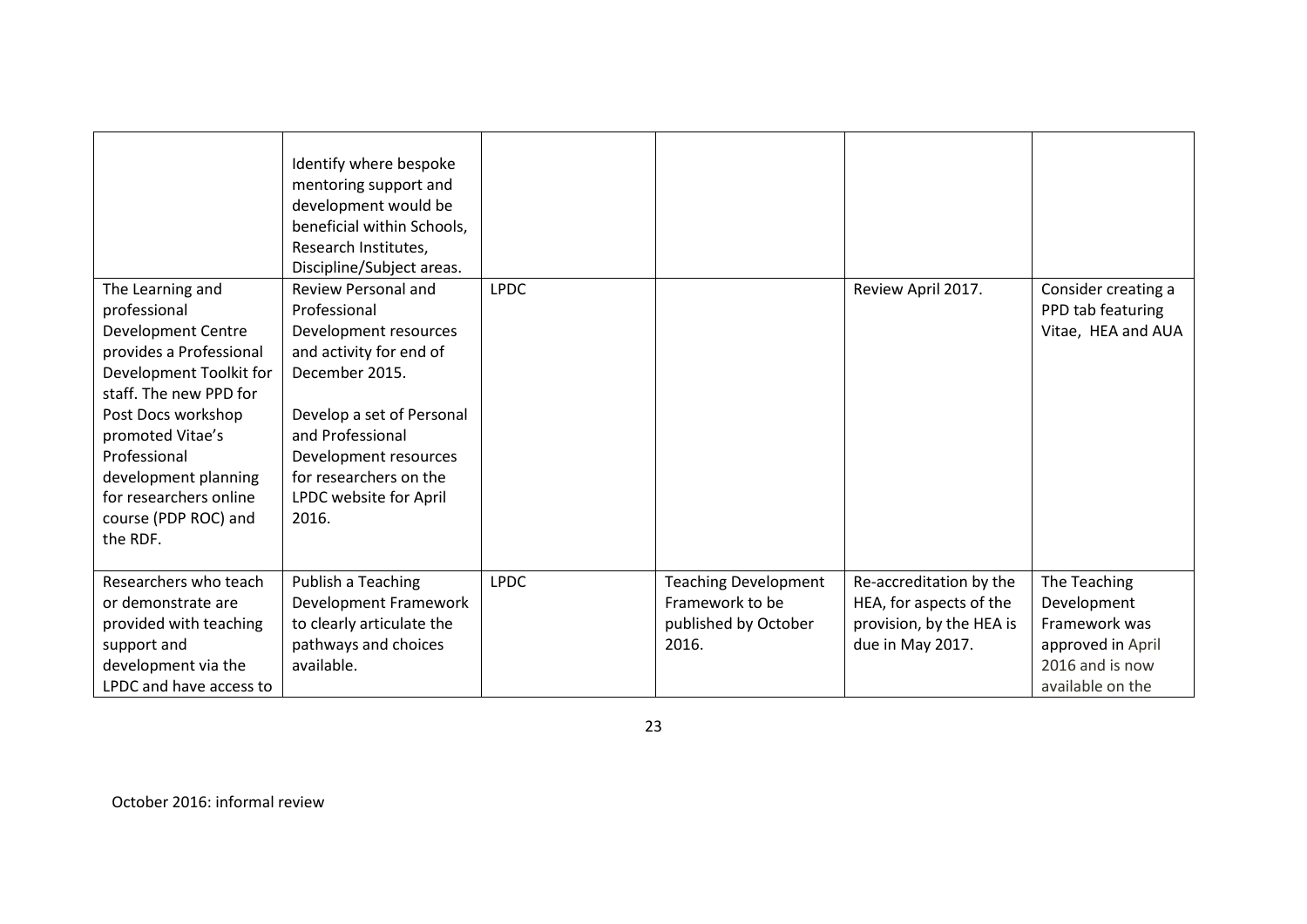| the Keele CPD route to |  |  | Keele website |
|------------------------|--|--|---------------|
| HEA Fellow.            |  |  |               |
|                        |  |  |               |
|                        |  |  |               |

#### **Section D: Researchers' Responsibilities**

*Principle 5: Individual researchers share the responsibility for and need to pro-actively engage in their own personal and career development, and lifelong learning.*

| <b>Current policy and</b>                                                                                                                        | Any action to be taken                                                                                    | By whom                             | <b>Progress November</b> | <b>Review (including date)</b>                                                            | <b>Progress October</b>                                                                                     |
|--------------------------------------------------------------------------------------------------------------------------------------------------|-----------------------------------------------------------------------------------------------------------|-------------------------------------|--------------------------|-------------------------------------------------------------------------------------------|-------------------------------------------------------------------------------------------------------------|
| practice at Keele                                                                                                                                |                                                                                                           |                                     | 2015                     |                                                                                           | 2016                                                                                                        |
| There is a University<br>Policy and Procedure for<br><b>Research Misconduct</b><br>that is available to all<br>staff through the<br>intranet.    | Current policy and<br>practice is already<br>compliant with the<br>Concordat and should<br>be maintained. | HR and DEP                          | Established              | Review January 2017.                                                                      | Minor update in Sep<br>2016 in response to<br>external funding<br>requirements, full<br>review due Feb 2017 |
| A Research Ethics<br>workshop runs 3 times<br>per year as part of the<br>Keele Knowledge<br>programme for new<br>staff and is well-<br>attended. | Established with scope<br>to expand the places<br>available to meet<br>demand.                            | <b>LPDC and Research</b><br>Support | Established.             | Part of annual review of<br>the LPDC researcher<br>training offer in May-<br>June (2016). | Established                                                                                                 |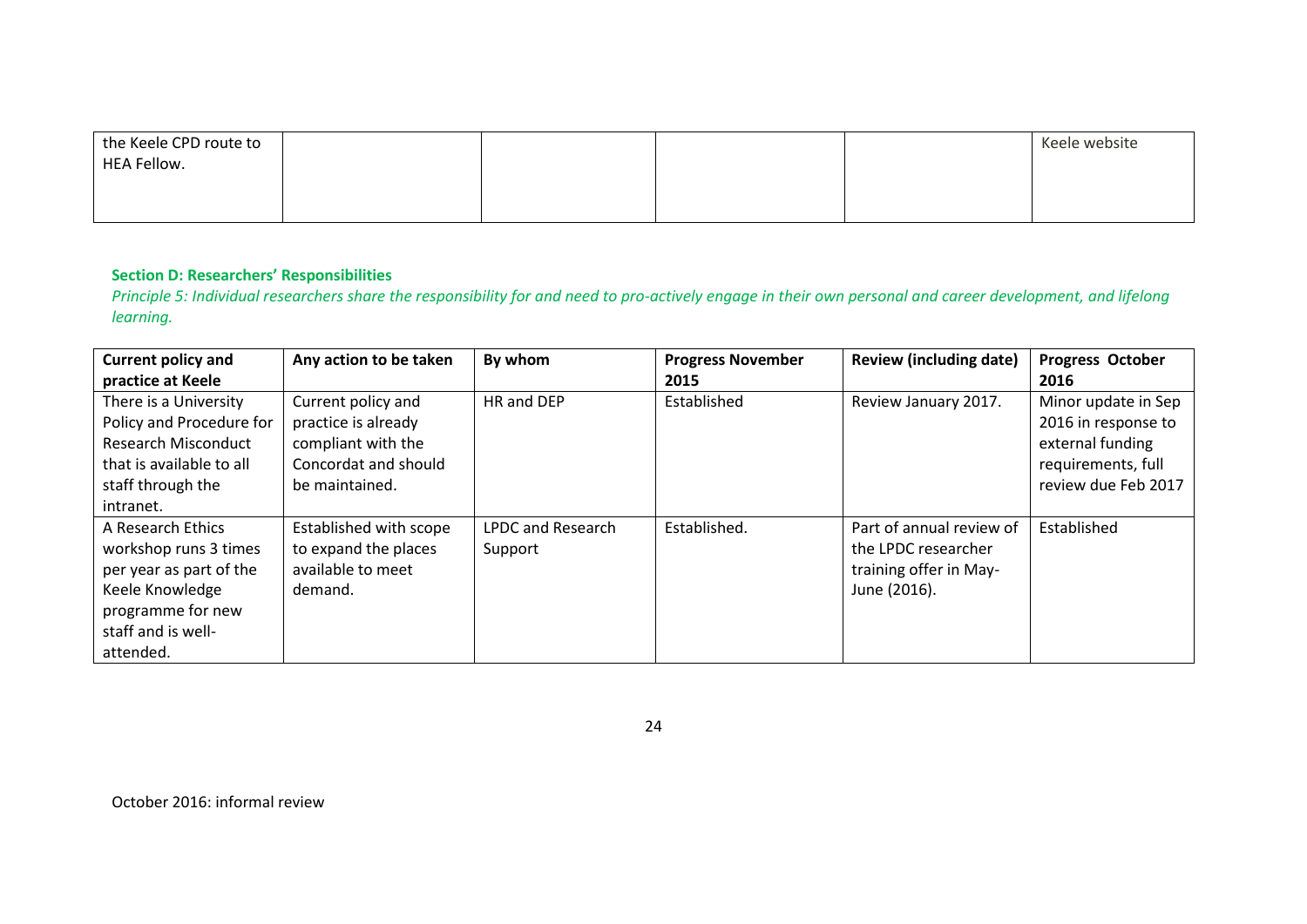| Researchers'<br>development<br>requirements and<br>activities should be<br>discussed and<br>monitored as part of<br>their SPRE.               | Explore how the RDF<br>can better inform SPRE<br>discussions with<br>research staff.                                                                                                                                       | LPDC and HR | The current SPRE<br>review has asked if the<br>RDF is being used in<br>SPRE meetings. | SPRE review currently<br>being undertaken:<br>October 2015 -<br>December 2015                                                 |                                                   |
|-----------------------------------------------------------------------------------------------------------------------------------------------|----------------------------------------------------------------------------------------------------------------------------------------------------------------------------------------------------------------------------|-------------|---------------------------------------------------------------------------------------|-------------------------------------------------------------------------------------------------------------------------------|---------------------------------------------------|
| Researchers can use<br>Pebblepad (e-portfolio)<br>to record their Personal<br>and Professional<br>Development planning<br>and CPD activities. | Pebblepad was<br>highlighted in the PPD<br>for Post Docs workshop<br>as one option for<br>reflecting on and<br>recording development.<br>Add this information to<br>the LPDC web resources<br>for researchers<br>webpages. | <b>LPDC</b> | LPDC webpage update<br>October 2015.                                                  | LPDC webpage updated<br>as needed and<br>information will be<br>reviewed at the end of<br>the academic year $-$<br>June 2016. | Consider creating a<br>PPD tab on LPDC<br>website |
| IP workshop now runs<br>annually.                                                                                                             | Workshop ran<br>December 2014. Format<br>for delivery during 2015-<br>16 academic year to be<br>decided by DEP.                                                                                                            | DEP.        | In progress.                                                                          | Part of annual review of<br>the LPDC researcher<br>training offer in May-<br>June (2016).                                     |                                                   |

# **Section E: Equality and Diversity**

*Principle 6: Diversity and equality must be promoted in all aspects of the recruitment and career management of researchers.*

| . .        |               |
|------------|---------------|
| I<br>v<br> | I<br>۰.<br>۰. |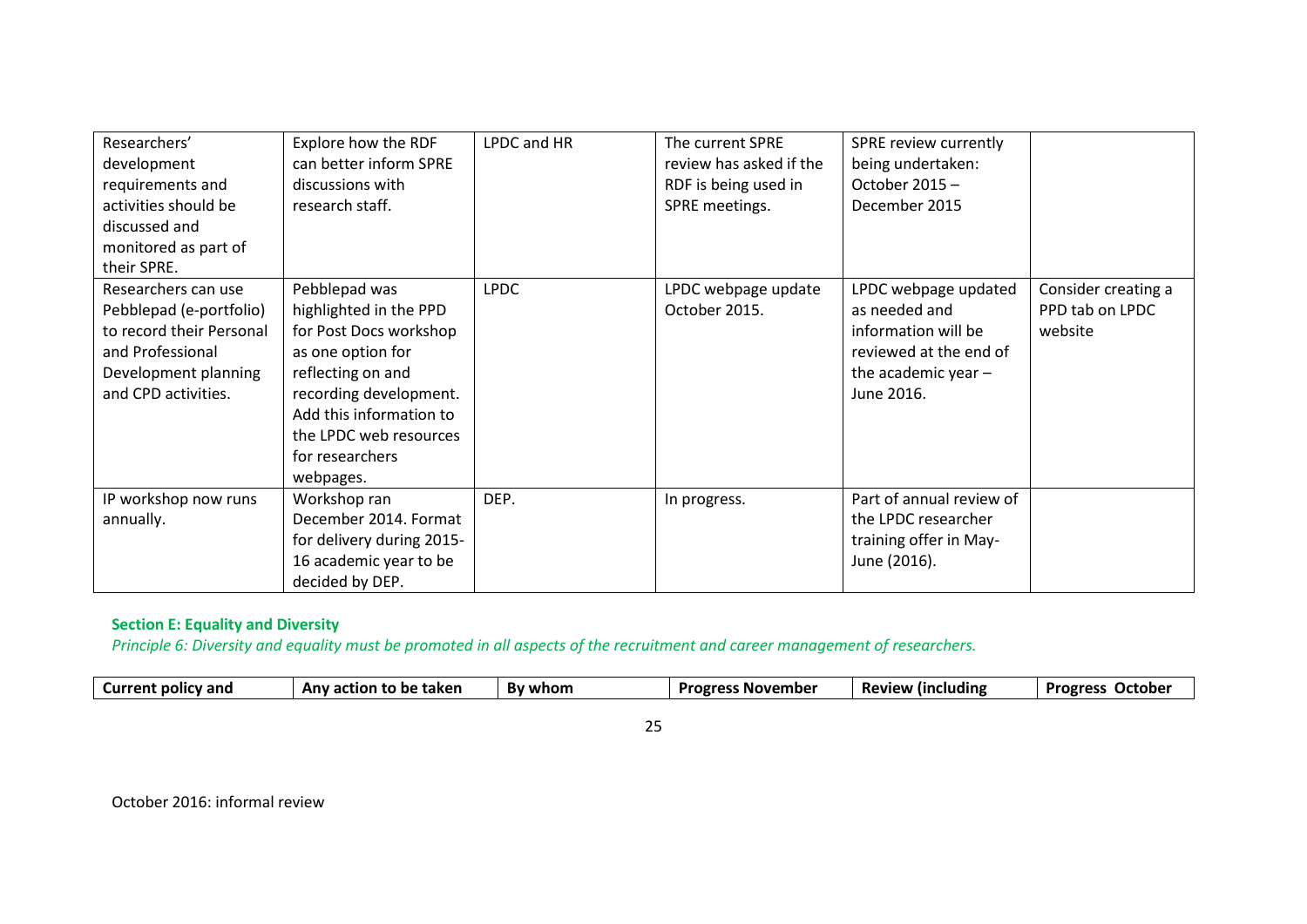| practice at Keele           |                            |           | 2015                    | date)                   | 2016                   |
|-----------------------------|----------------------------|-----------|-------------------------|-------------------------|------------------------|
| Where promotions are        | Current policy and         | <b>HR</b> | Established             | The promotions panel    | Following the 2015-    |
| considered, this is         | practice is already        |           |                         | sit on an annual basis  | 2016 promotions        |
| through a formal panel      | compliant with the         |           |                         | and the diversity       | round it was noted     |
| which takes account of      | Concordat and should be    |           |                         | statistics are reviewed | that the success       |
| expertise and experience    | maintained.                |           |                         | by University Executive | rate for women         |
| to ensure a fair            |                            |           |                         | Committee (UEC). This   | applying for           |
| process. The diversity of   |                            |           |                         | takes place between     | promotion to           |
| applicants and successful   |                            |           |                         | September and           | professor was          |
| promotees is recorded       |                            |           |                         | December each year.     | lower than that of     |
| and reported upon.          |                            |           |                         |                         | male applicants.       |
|                             |                            |           |                         |                         | However, when          |
|                             |                            |           |                         |                         | expressed as a         |
|                             |                            |           |                         |                         | percentage of the      |
|                             |                            |           |                         |                         | pool of available      |
|                             |                            |           |                         |                         | staff there was little |
|                             |                            |           |                         |                         | difference in terms    |
|                             |                            |           |                         |                         | of gender.             |
|                             |                            |           |                         |                         |                        |
| Women are encouraged        | Maintain current practice. | <b>HR</b> | Established. 54         | The promotions panel    | In 2016, 42            |
| to apply for promotion to   |                            |           | delegates attended      | sit on an annual basis  | delegates attended     |
| Senior Research roles       |                            |           | promotions workshops    | and the diversity       | a University           |
| through the University's    |                            |           | in 2015, an increase of | statistics are reviewed | promotions             |
| promotions procedure. A     |                            |           | 34 from 2014.           | by University Executive | workshop. A            |
| series of workshops are     |                            |           |                         | Committee (UEC). This   | separate               |
| held each year to provide   |                            |           |                         | takes place between     | promotions             |
| all relevant staff with the |                            |           |                         | September and           | workshop was also      |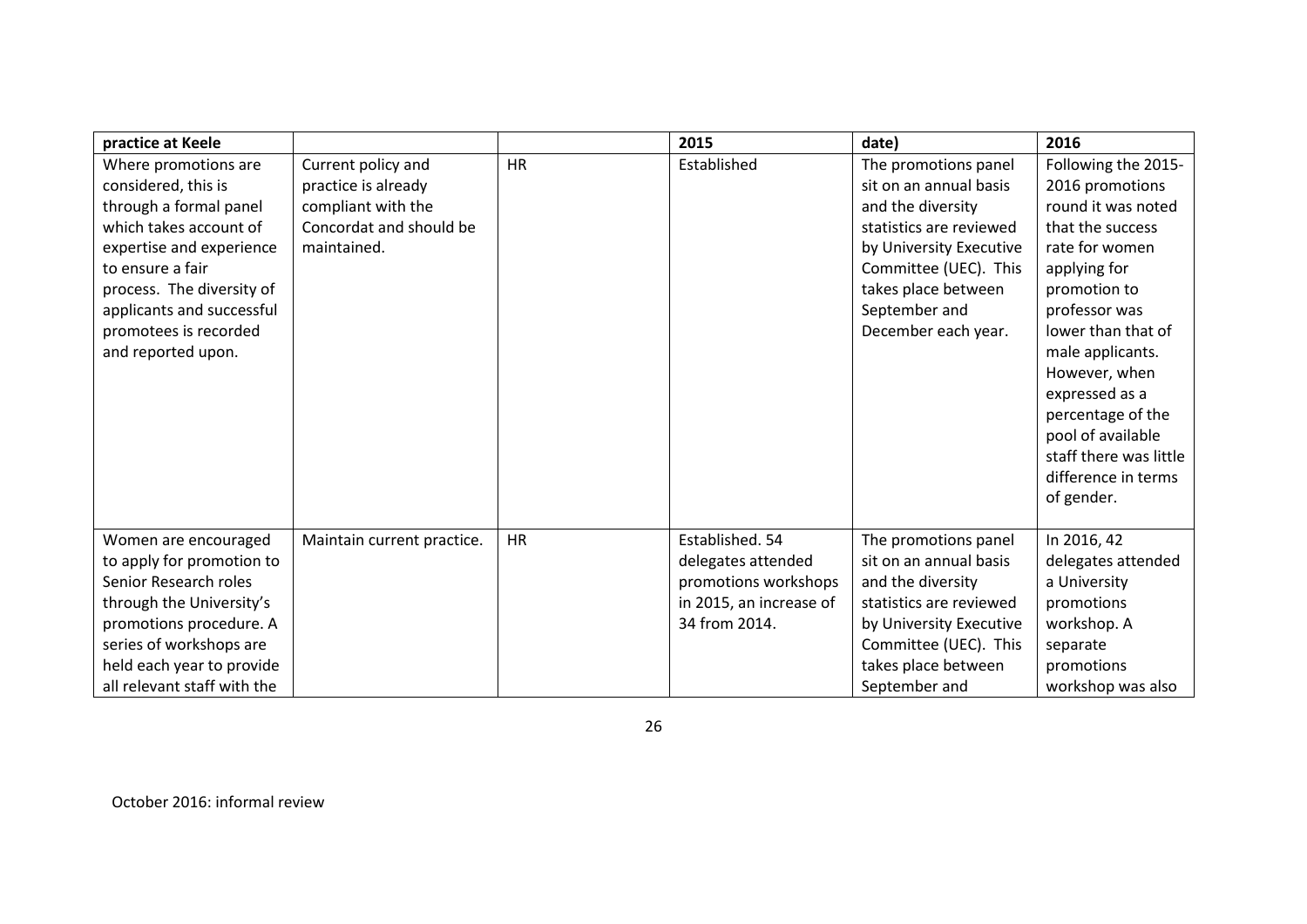| information and tools to   |                         |             |                           | December each year.     | held in October      |
|----------------------------|-------------------------|-------------|---------------------------|-------------------------|----------------------|
| apply for promotion.       |                         |             |                           |                         | 2015 for academic    |
|                            |                         |             |                           |                         | staff in Nursing and |
|                            |                         |             |                           |                         | Midwifery (9         |
|                            |                         |             |                           |                         | participants),       |
|                            |                         |             |                           |                         | where a particular   |
|                            |                         |             |                           |                         | need had been        |
|                            |                         |             |                           |                         | identified.          |
| The University has a       | Promote and monitor     | <b>LPDC</b> | Delivery in 2016 is third | Annual review as part   | Springboard review   |
| commitment to support      | researcher engagement   |             | year of delivery.         | of the LPDC researcher  | completed Aug 16     |
| gender equality and make   | with the Springboard    |             |                           | training monitoring in  |                      |
| opportunities available to | development programme   |             |                           | May-June (2016).        | LPDC reported on     |
| women researchers and      | and the Leadership      |             |                           |                         | mentoring schemes    |
| leaders                    | Foundation for Higher   |             |                           | Springboard             | to the University    |
|                            | <b>Education Aurora</b> |             |                           | programme will be       | SAT, stating that    |
|                            | programme.              |             |                           | reviewed for impact     | the University was   |
|                            |                         |             |                           | and reach during 2016   | on target to meet    |
|                            | The Keele Forward       |             |                           | by LPDC and Athena      | the Athena SWAN      |
|                            | initiative is being     |             |                           | SWAN officer.           | objective of having  |
|                            | developed to build      |             |                           |                         | 50 women on          |
|                            | capacity for and        |             |                           | Aurora, Springboard     | University-wide      |
|                            | accessibility to        |             |                           | and other mentoring     | mentoring schemes    |
|                            | leadership/committee    |             |                           | schemes to be reported  | by 2017              |
|                            | roles.                  |             |                           | on by LPDC to the       |                      |
|                            |                         |             |                           | University SAT, January |                      |
|                            |                         |             |                           | 2016 and reviews to     |                      |
|                            |                         |             |                           | continue annually from  |                      |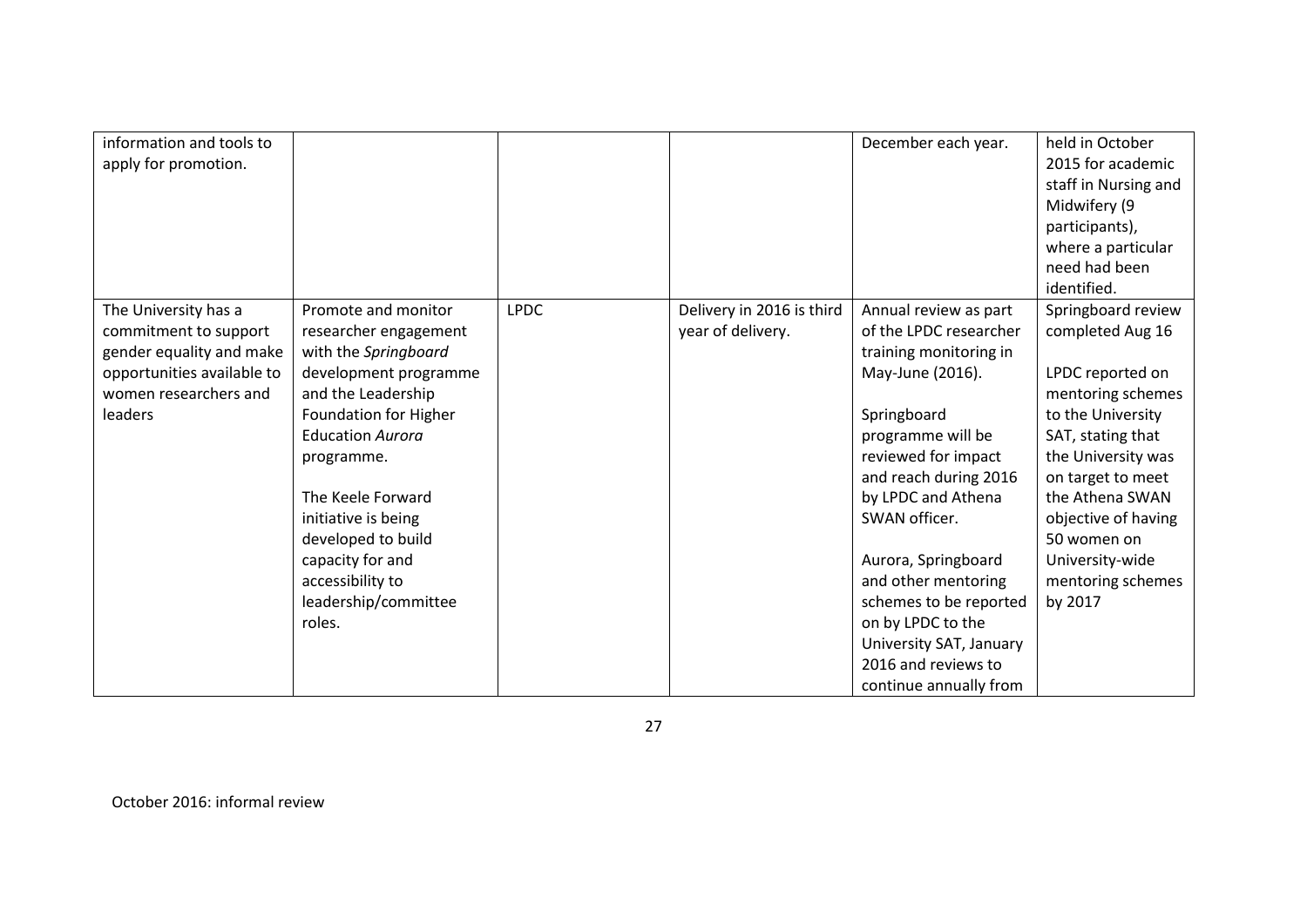|                                |                                  |             |         | then onwards.            |                         |
|--------------------------------|----------------------------------|-------------|---------|--------------------------|-------------------------|
|                                |                                  |             |         |                          |                         |
|                                |                                  |             |         |                          |                         |
|                                |                                  |             |         |                          |                         |
| The University is              | The LPDC are developing          | HR and LPDC | Ongoing | HR review the            | Training on             |
| committed to ensuring          | mechanisms to further            |             |         | forthcoming training     | Unconscious Bias &      |
| staff are appropriately        | integrate E&D into the           |             |         | programmes every         | Respect in the          |
| trained in equality and        | development of all               |             |         | January and July to      | Workplace has           |
| diversity as part of its       | learning programmes,             |             |         | ensure sufficient        | taken place in          |
| <b>Equality Objectives and</b> | including the use of Vitae       |             |         | capacity exists.         | Schools/RI's as part    |
| action plan. All new           | resources to support the         |             |         |                          | of their                |
| employees receive E&D          | researcher community.            |             |         | A review of Equality     | commitments to          |
| training as part of their      |                                  |             |         | and Diversity provision, | Athena SWAN             |
| central induction (Keele       | <b>Unconscious Bias training</b> |             |         | including Unconscious    | (School of Medicine     |
| Knowledge Programme)           | will be offered within the       |             |         | Bias training will be    | / Institute of          |
| and E&D is well                | core learning and                |             |         | undertaken when new      | Science and             |
| embedded into a range of       | development offer.               |             |         | E and D structure is     | Technology in           |
| core courses, for example      |                                  |             |         | fully populated.         | Medicine and            |
| the Supervisor                 |                                  |             |         | December 2016            | Psychology).            |
| Development Programme          |                                  |             |         |                          |                         |
| and the PG Certificate in      |                                  |             |         | LPDC annually review     | <b>Council and SMG</b>  |
| Teaching and Learning. A       |                                  |             |         | training in May-June.    | (now ULG) had           |
| range of bespoke training      |                                  |             |         |                          | <b>Unconscious Bias</b> |
| has also been undertaken       |                                  |             |         |                          | training. In            |
| throughout the year.           |                                  |             |         |                          | December 2016           |
|                                |                                  |             |         |                          | workshops on E&D        |
|                                |                                  |             |         |                          | and Unconscious         |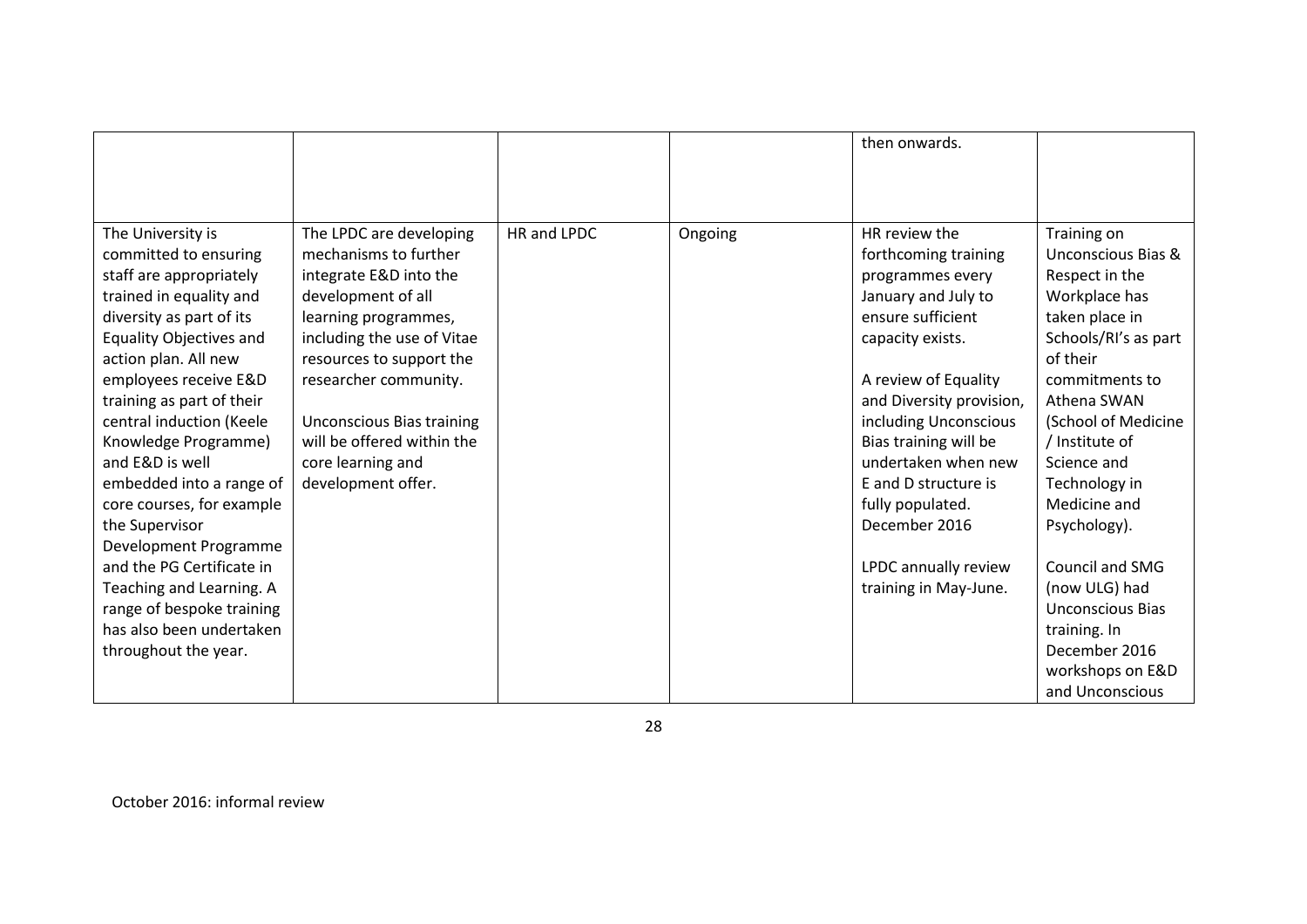|                                                                                                                                                                                                                                                                       |                                                                                                                                                                               |    |                                                                                                                                                                                                |             | Bias will be held for<br>those in research<br>leadership roles                                                                                                                                                                                                                                                                                                                  |
|-----------------------------------------------------------------------------------------------------------------------------------------------------------------------------------------------------------------------------------------------------------------------|-------------------------------------------------------------------------------------------------------------------------------------------------------------------------------|----|------------------------------------------------------------------------------------------------------------------------------------------------------------------------------------------------|-------------|---------------------------------------------------------------------------------------------------------------------------------------------------------------------------------------------------------------------------------------------------------------------------------------------------------------------------------------------------------------------------------|
| Keele participates in a<br>number of external<br>frameworks, such as<br><b>Stonewall Diversity</b><br>Champions Programme,<br>'Two Ticks' and Athena<br>SWAN/ gender equality<br>mark charters to raise the<br>profile of the University<br>as an employer of choice. | Stonewall submission has<br>been made.<br>Accompanying<br>questionnaire has been<br>sent out for completion.<br>Awaiting outcome of<br>submission and any<br>recommendations. | HR | Submission made,<br>outcome pending. The<br>submission process has<br>helped the University<br>to identify areas where<br>activities could be<br>increased to support<br>the Stonewall agenda. | Spring 2016 | The University was<br>placed $237^{\text{th}}$ / 415<br>in the Stonewall<br><b>Workplace Equality</b><br>Index.<br>Recommendations<br>included a need to<br>give more targeted<br>training to<br>managerial staff.<br>This has been taken<br>on board as part of<br>our Unconscious<br>Bias training, for<br>those in leadership<br>roles.<br>Two Ticks has been<br>replaced by |
|                                                                                                                                                                                                                                                                       |                                                                                                                                                                               |    |                                                                                                                                                                                                |             | 'Disability<br>Confident' (see<br>below).                                                                                                                                                                                                                                                                                                                                       |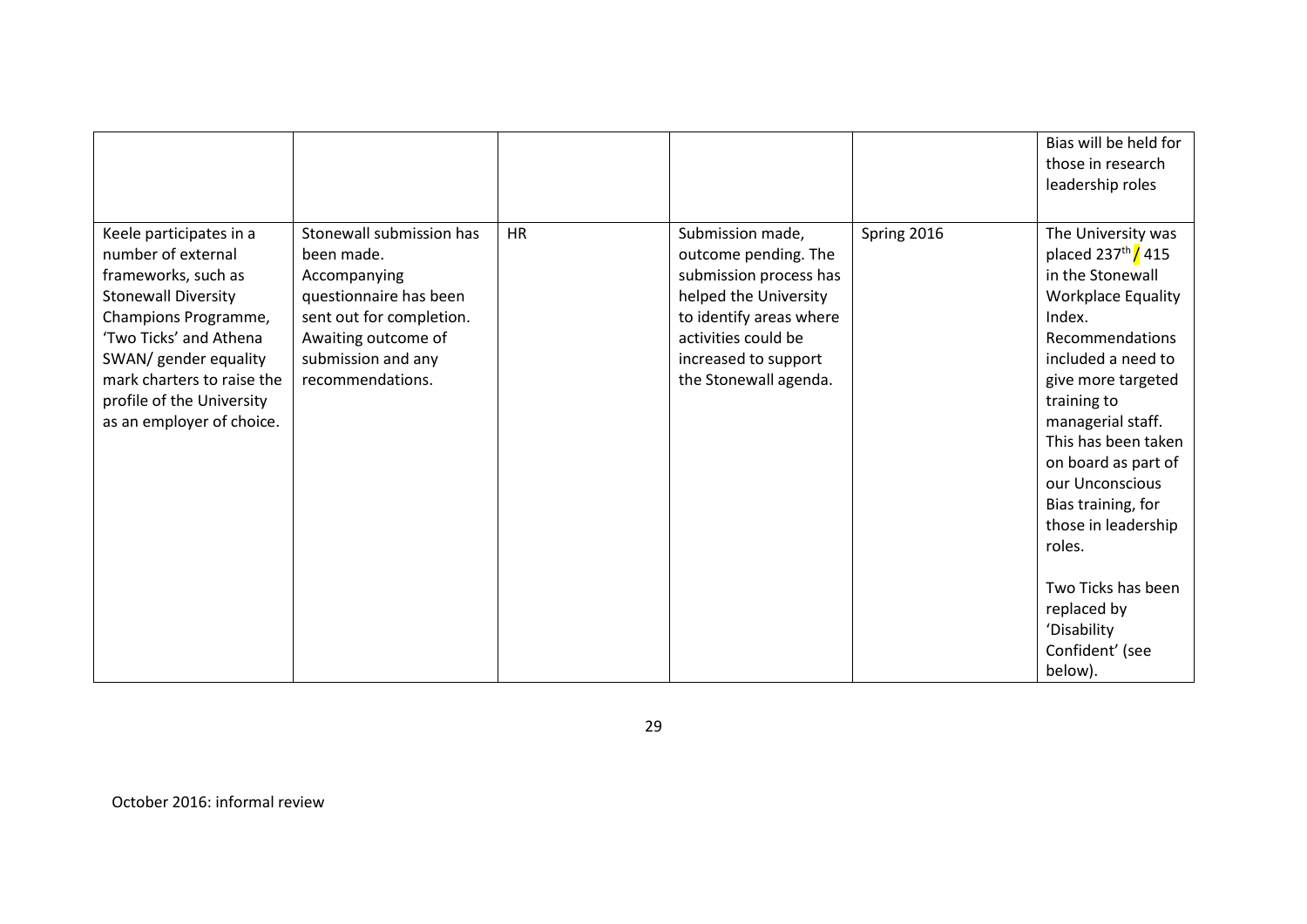| Continue with the Athena                        | <b>HR</b> | In progress | Ongoing | In September 2016,         |
|-------------------------------------------------|-----------|-------------|---------|----------------------------|
| SWAN programme of                               |           |             |         | the School of              |
| activity, , supporting the                      |           |             |         | Psychology was             |
| following areas across the                      |           |             |         | awarded a Bronze           |
| University with their                           |           |             |         | renewal following          |
| Athena Swan submissions:                        |           |             |         | submission in April        |
| School of Nursing &<br>$\overline{\phantom{a}}$ |           |             |         | 2016.                      |
| Midwifery (Bronze) -                            |           |             |         |                            |
| Nov 2015                                        |           |             |         | The remaining              |
| School of Law (Bronze)                          |           |             |         | Athena SWAN                |
| $-2016$                                         |           |             |         | submission                 |
| Research Institute for                          |           |             |         | timetable has been         |
|                                                 |           |             |         | delayed, as Schools        |
| Primary Care and                                |           |             |         | have found it              |
| Health Sciences (Gold)                          |           |             |         | difficult to dedicate      |
| - April 2016.                                   |           |             |         | the required time          |
| School of Psychology                            |           |             |         | to the process. The        |
| $(Silver) - 2016$                               |           |             |         | new timetable is as        |
| Additionally, during 2016,                      |           |             |         | follows.<br>November 2016: |
| support the resubmissions                       |           |             |         | School of                  |
| from the School of                              |           |             |         |                            |
| <b>Computing &amp; Maths</b>                    |           |             |         | Computing &                |
| (Bronze) and the School of                      |           |             |         | Mathematics                |
| Pharmacy (Silver).                              |           |             |         | (Bronze)                   |
|                                                 |           |             |         | Institute of               |
|                                                 |           |             |         | <b>Primary Care</b>        |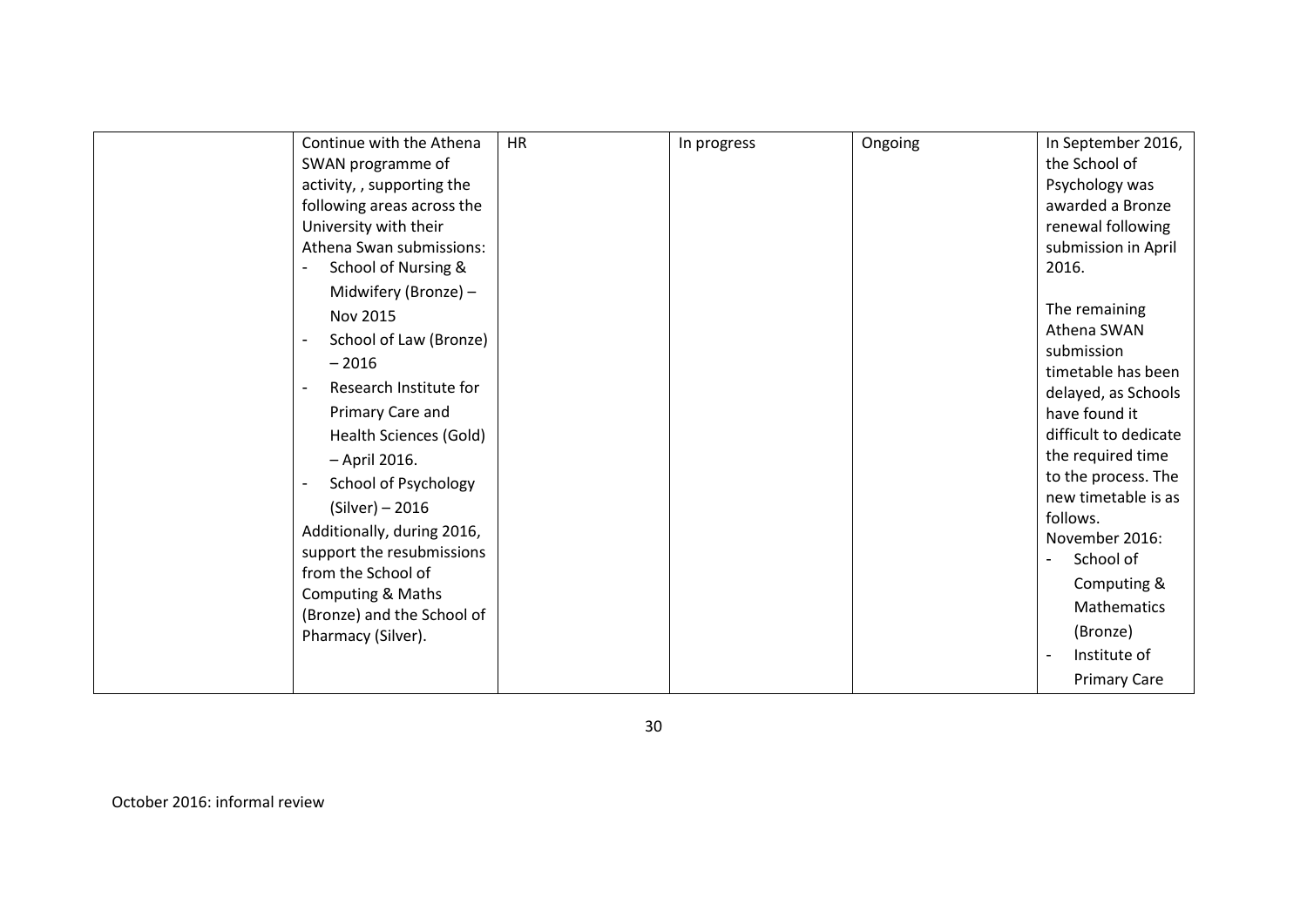|                        |           |             |              | and Health                |
|------------------------|-----------|-------------|--------------|---------------------------|
|                        |           |             |              |                           |
|                        |           |             |              | Sciences (Silver)         |
|                        |           |             |              | April 2017                |
|                        |           |             |              | School of                 |
|                        |           |             |              | Nursing &                 |
|                        |           |             |              | Midwifery                 |
|                        |           |             |              | <b>School of Pharmacy</b> |
|                        |           |             |              | School of Law             |
|                        |           |             |              | Institute of Science      |
|                        |           |             |              | and Technology in         |
|                        |           |             |              | Medicine                  |
|                        |           |             |              | School of                 |
|                        |           |             |              | Medicine                  |
|                        |           |             |              |                           |
| Renew Department for   | <b>HR</b> | In progress | 31 July 2016 | 'Two Ticks' has           |
| Work and Pensions 'Two |           |             |              | been replaced by          |
| Ticks' Mark.           |           |             |              | 'Disability               |
|                        |           |             |              | Confident' to which       |
|                        |           |             |              | the University has        |
|                        |           |             |              | signed up. A              |
|                        |           |             |              | <b>Disabled Staff</b>     |
|                        |           |             |              | network is being          |
|                        |           |             |              | launched in               |
|                        |           |             |              | 2016/17 and,              |
|                        |           |             |              | following this, the       |
|                        |           |             |              | University aims to        |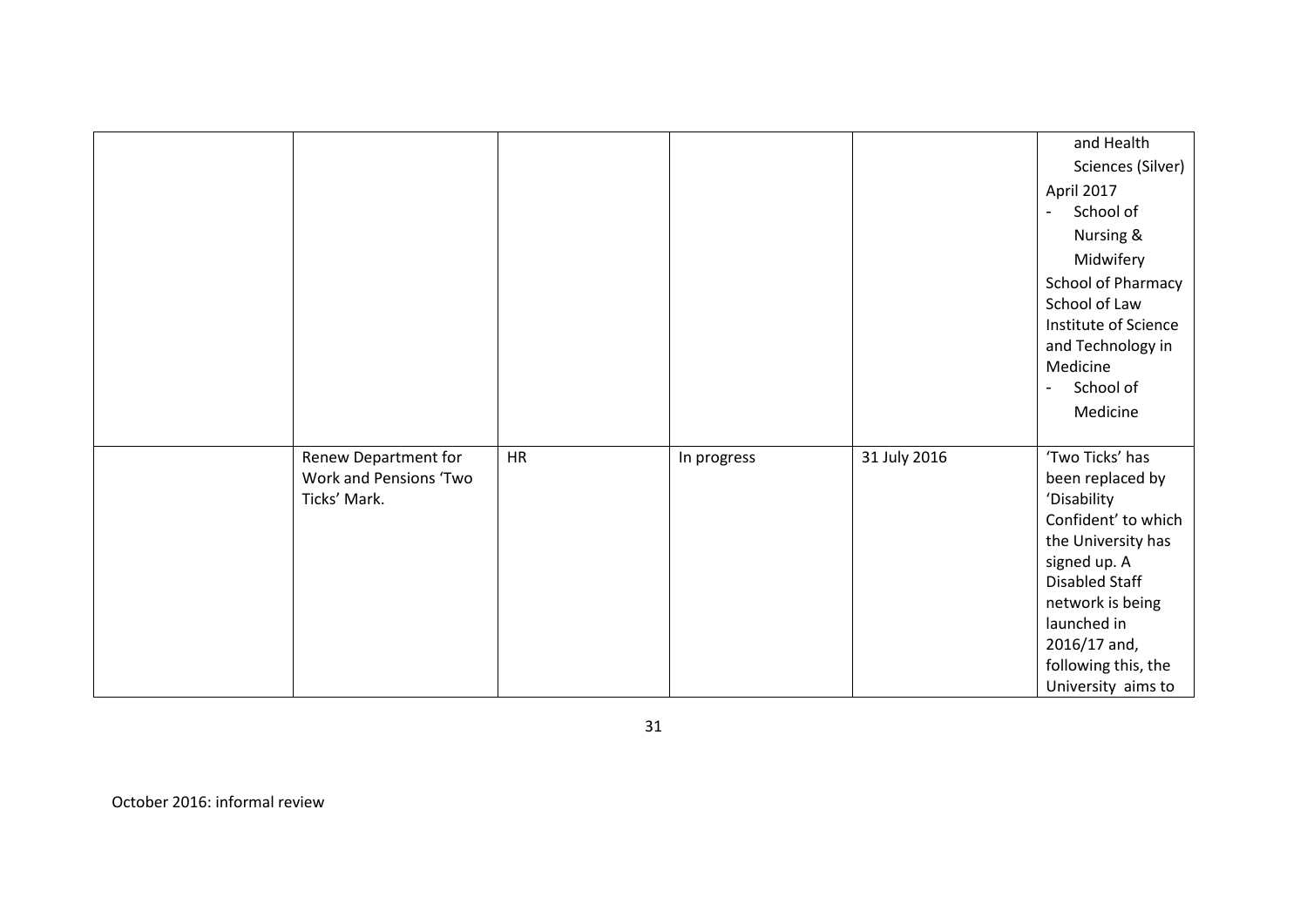|                                                                                                                               |                                                                                                                                                                                       |       |             |              | progress through<br>the award levels.                                                                                                                                                                                                                                                                                                                          |
|-------------------------------------------------------------------------------------------------------------------------------|---------------------------------------------------------------------------------------------------------------------------------------------------------------------------------------|-------|-------------|--------------|----------------------------------------------------------------------------------------------------------------------------------------------------------------------------------------------------------------------------------------------------------------------------------------------------------------------------------------------------------------|
| The University has a<br>strategic commitment<br>towards<br>internationalisation and<br>fostering good relations<br>on campus. | International Women's<br>Day will be held again in<br>2016, plus additional<br>events coordinated by the<br>Policy and Development<br>Officer (Student<br>Experience and Equalities). | HR&SS | Established | 31 July 2016 | International<br>Women's Day was<br>held in 2016 with<br>an attractive line-<br>up of speakers and<br>good attendance<br>(ca. 80 people).<br><b>Keele Communities</b><br>Together is to be<br>launched on 24<br>October 2016, as<br>the start of a new<br>set of annual<br>initiatives. In<br>particular, this year<br>we will be looking<br>to support our EU |
|                                                                                                                               |                                                                                                                                                                                       |       |             |              | staff and students<br>over BREXIT.                                                                                                                                                                                                                                                                                                                             |
|                                                                                                                               |                                                                                                                                                                                       |       |             |              | A calendar of<br>events and<br>activities to                                                                                                                                                                                                                                                                                                                   |
|                                                                                                                               |                                                                                                                                                                                       |       |             |              | acknowledge and                                                                                                                                                                                                                                                                                                                                                |